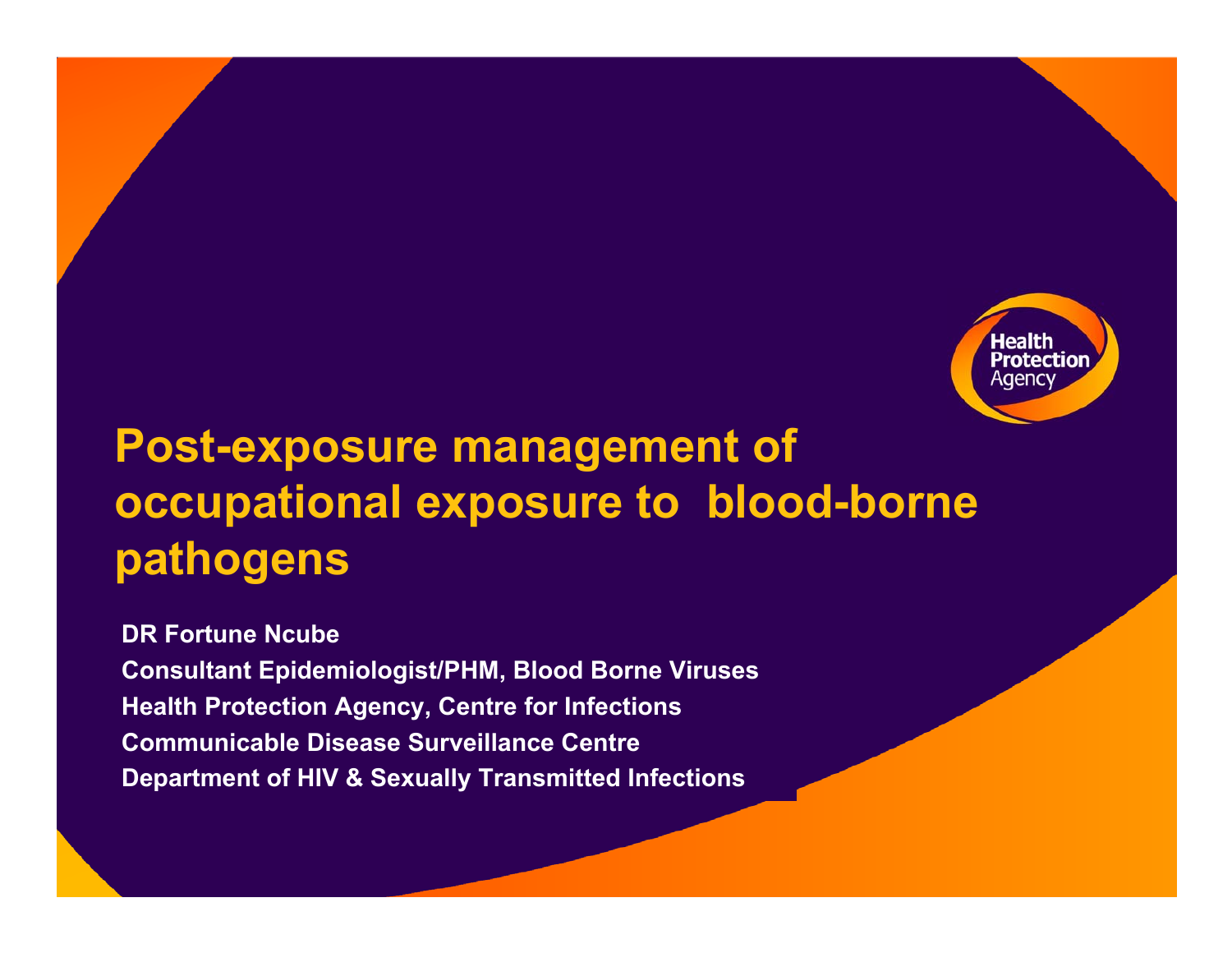

### **General considerations in managing BBV occupational exposures**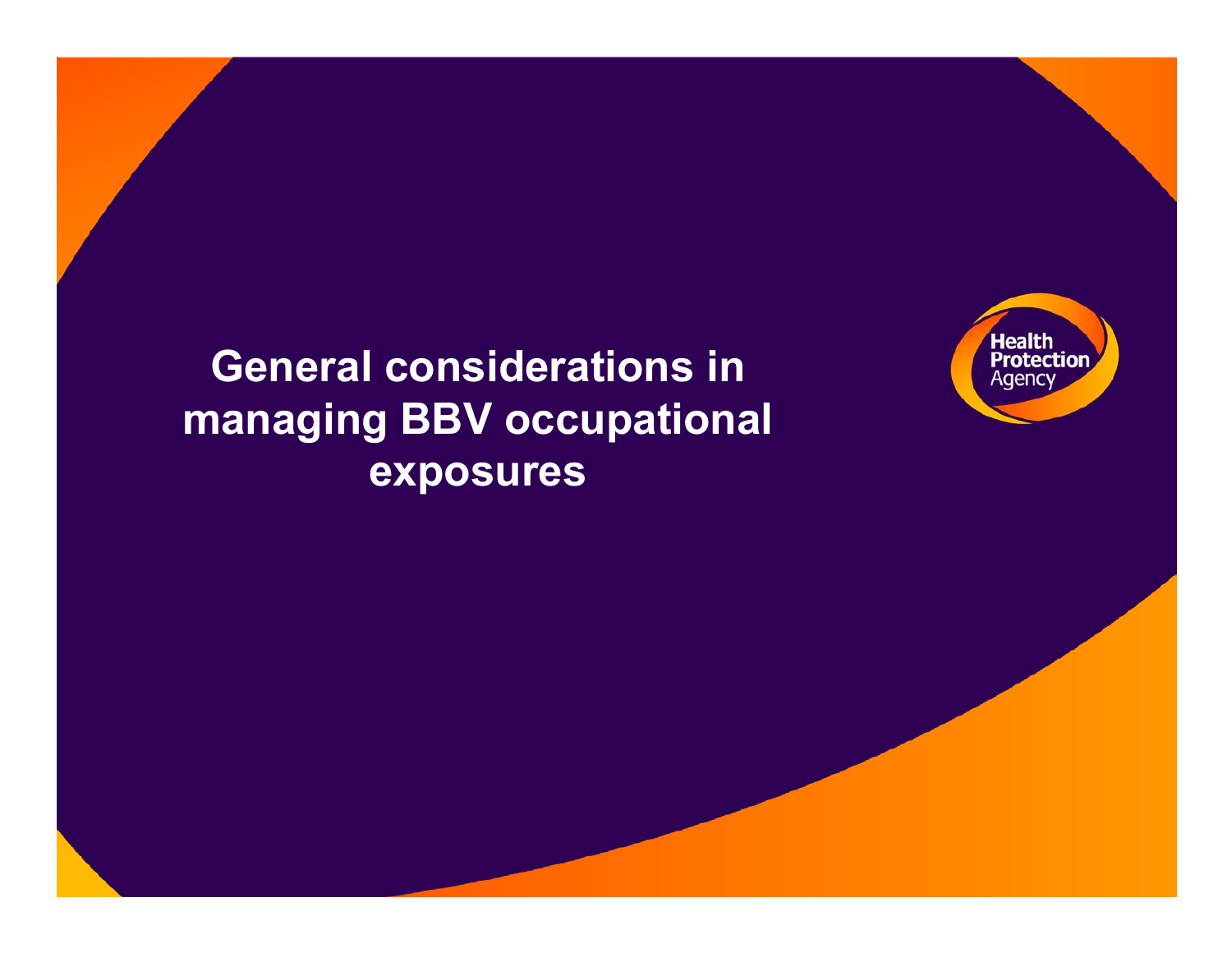### *Post exposure prophylaxis*



### **Post exposure prophylaxis**

- Available for cases of exposure where the risk of HIV and HBV are high
- HBV PEP involves HBV immunoglobulin
- Most important is vaccination for all at risk groups **There is currently no effective PEP for HCV**
- Immunoglobulin shown not effective
- Alpha-interferon does not prevent transmission
- Antiviral agents not formally assessed
- No vaccine has been developed yet

**Managed by Occupational health**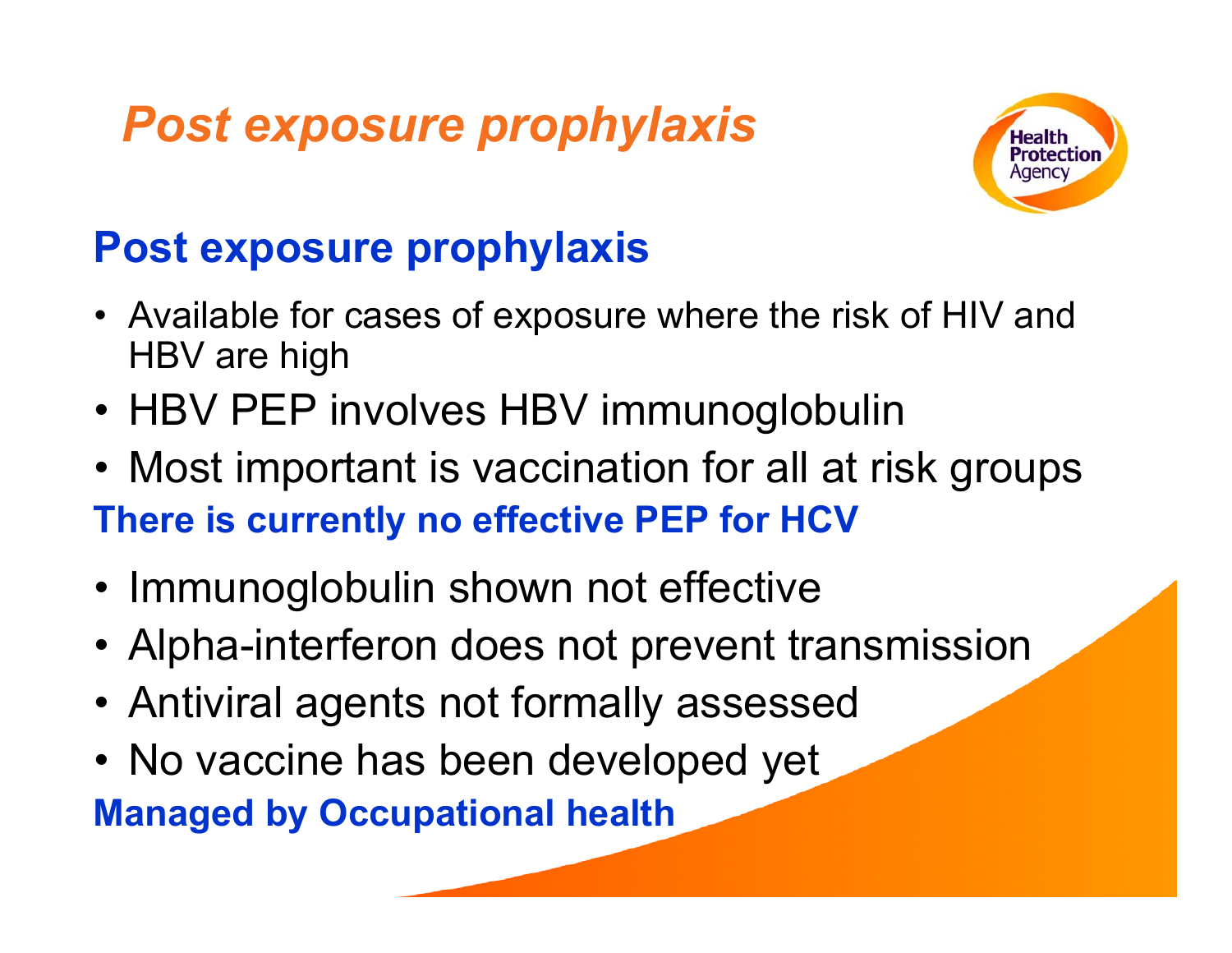# **Managing the exposed HCW**



#### **Employers should have in place systems and written protocols for:**

- Prompt reporting of occupational exposures
- Post-exposure assessment of exposed HCW
- Sources for emergency advice and for psychological support
- Management options
- Comprehensive follow-up
- Source patient counselling, consenting for testing and testing
- Accessing out of hours services through A&E
- Inform and educate HCWs on policy,BBV risks, reporting and on PEP availability and benefits

**HIV Post-Exposure Prophylaxis. Guidance from the UK Chief Medical O fficers' Expert Advisory Group on AIDS. Department of Healt h, February 2004**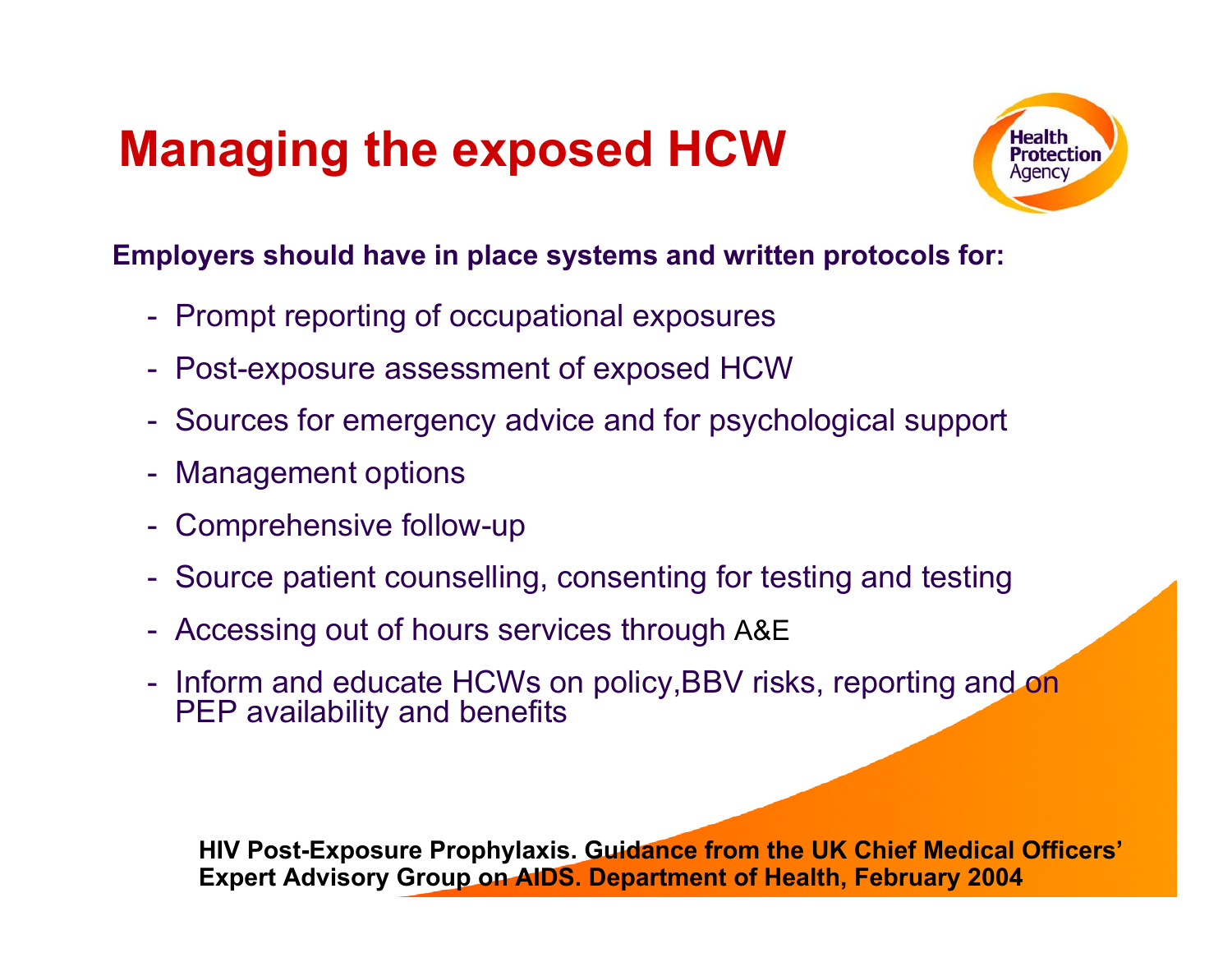

### **Exposures to HBV infected source patients**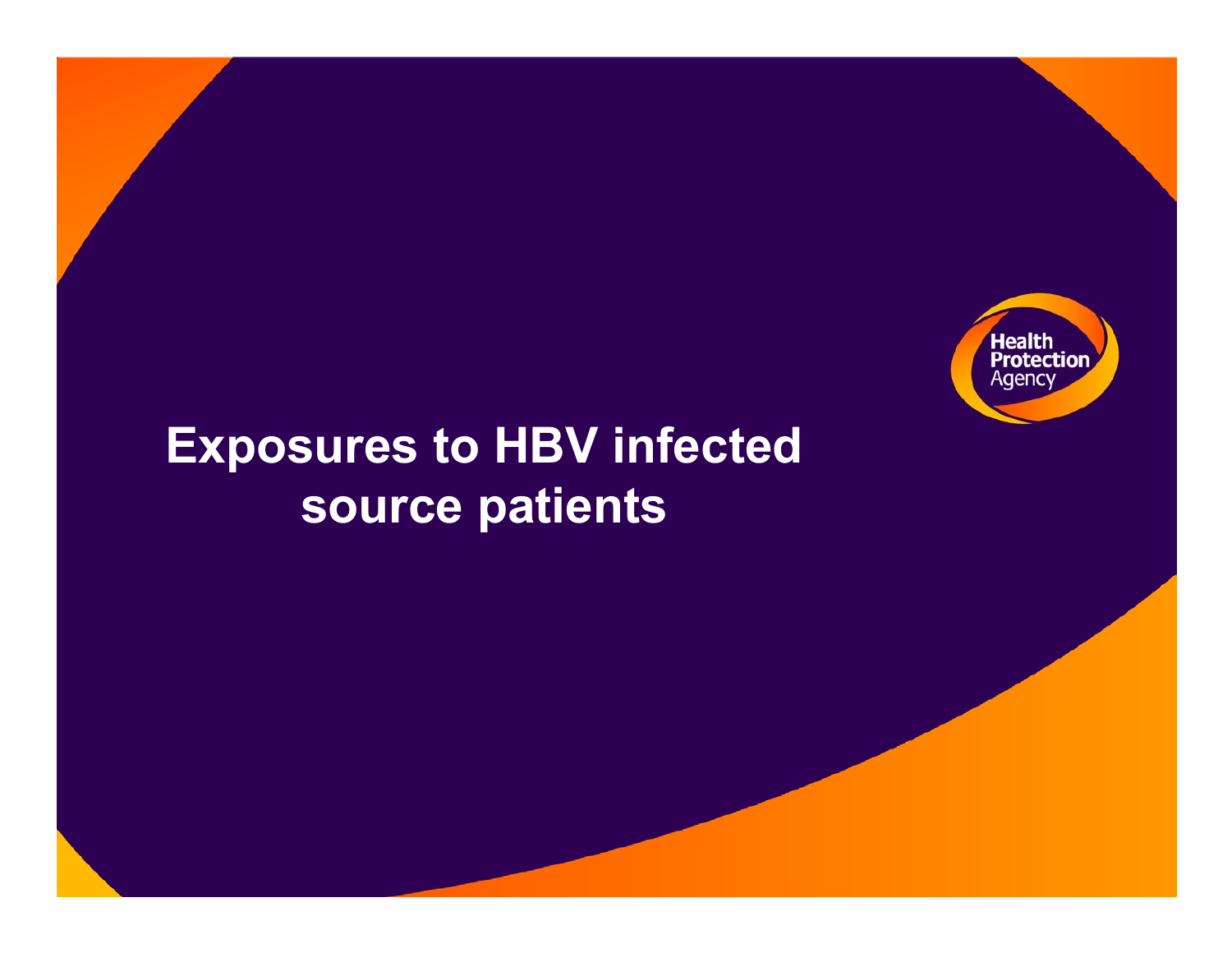## **Criteria in HBV Vaccination response**



**Following primary course of vaccination and testing for anti-HBs at 2 – 4 months post vaccination response to vaccination could be:**

- **Anti-HBs <10**
- **Anti-HBs >10**
- **Anti-HBs 10-100**
- **Anti-HBs >100**

**Non-response** 

**Sero-response** 

**miu/ml Hypo-response** 

**Sero-protection**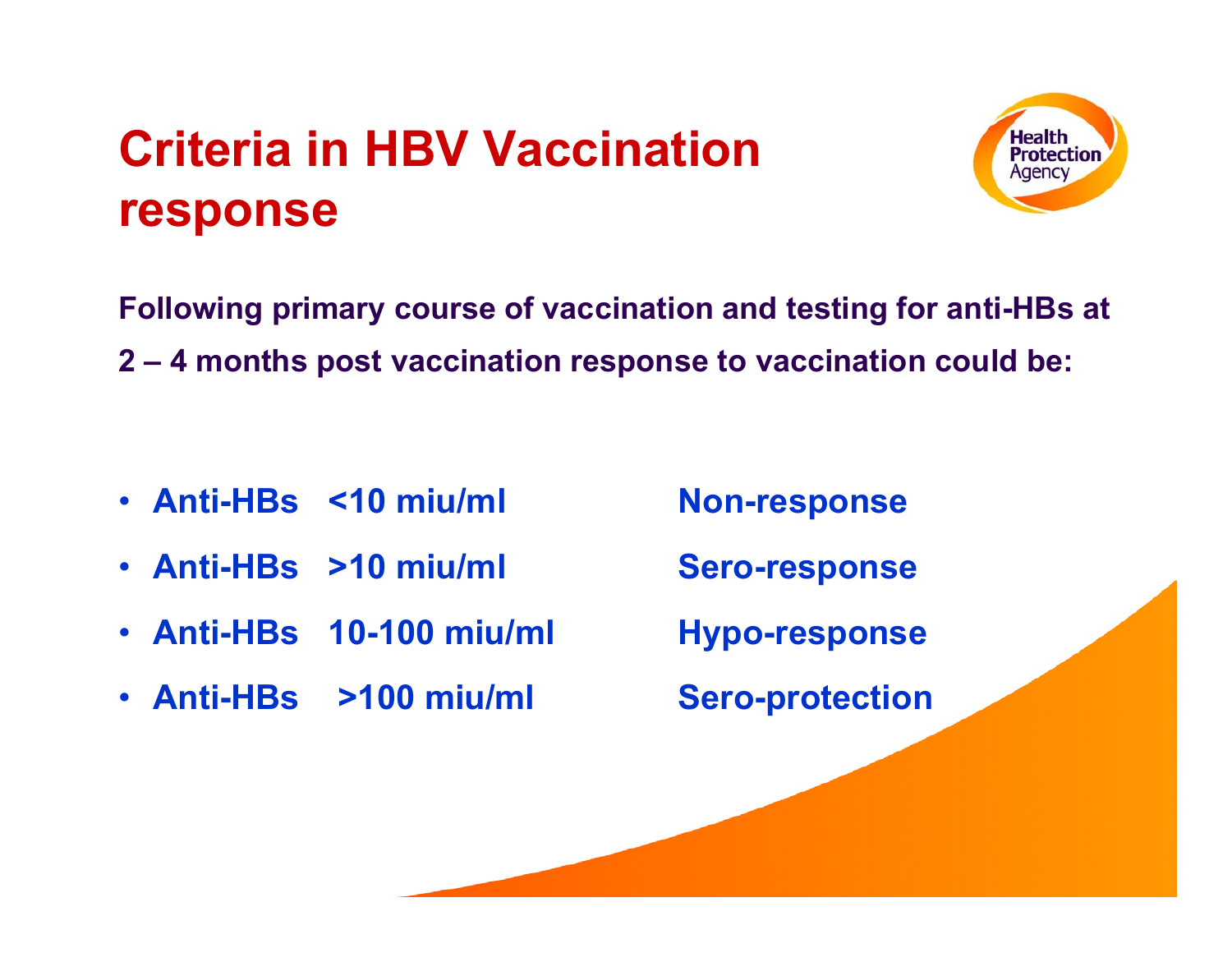# **HBV prophylaxis for reported exposure incidents**



| <b>HBV status of</b>                                                                                  | <b>Significant exposure</b>                                          |                                                          |                                                                |  |
|-------------------------------------------------------------------------------------------------------|----------------------------------------------------------------------|----------------------------------------------------------|----------------------------------------------------------------|--|
| exposed HCW                                                                                           | <b>HBsAg positive</b><br><b>source</b>                               | <b>Unknown</b><br><b>source</b>                          | <b>HBsAg negative</b><br><b>source</b>                         |  |
| <1 dose HB vaccine pre-<br>exposure                                                                   | <b>Accelerated course of</b><br><b>HB</b> vaccine*                   | <b>Accelerated course</b><br>of HB vaccine*              | Initiate course of HB<br>vaccine                               |  |
| >2 doses HB vaccine pre-<br>exposure (anti-HBs not<br>known)                                          | One dose of HB vaccine<br>followed by second dose<br>one month later | One dose of HB<br>vaccine                                | <b>Finish course of HB</b><br>vaccine                          |  |
| Known responder to HB<br>vaccine (anti-HBs >10<br>miU/ml)                                             | <b>Consider HB vaccine</b><br>booster                                | <b>Consider HB</b><br>vaccine booster                    | <b>Consider HB vaccine</b><br>booster                          |  |
| Known non-responder to<br>HB vaccine (anti-HBs <10<br>miU/ml 2-4 months post-<br><i>immunisation)</i> | <b>HBIG x 1</b><br><b>Consider HB vaccine</b><br>booster             | <b>HBIG x 1</b><br><b>Consider HB</b><br>vaccine booster | <b>No HBIG</b><br><b>Consider HB vaccine</b><br><b>booster</b> |  |

**\*An accelerated course of vaccine consists of d oses spaced at 0, 1 and 2 months. A booster may be given at 1 2 months to those at c onti nuing ris k of exposure to HBV.** Immunisation Against Infectious Disease "The Green Book". London: Department of Health, 1996.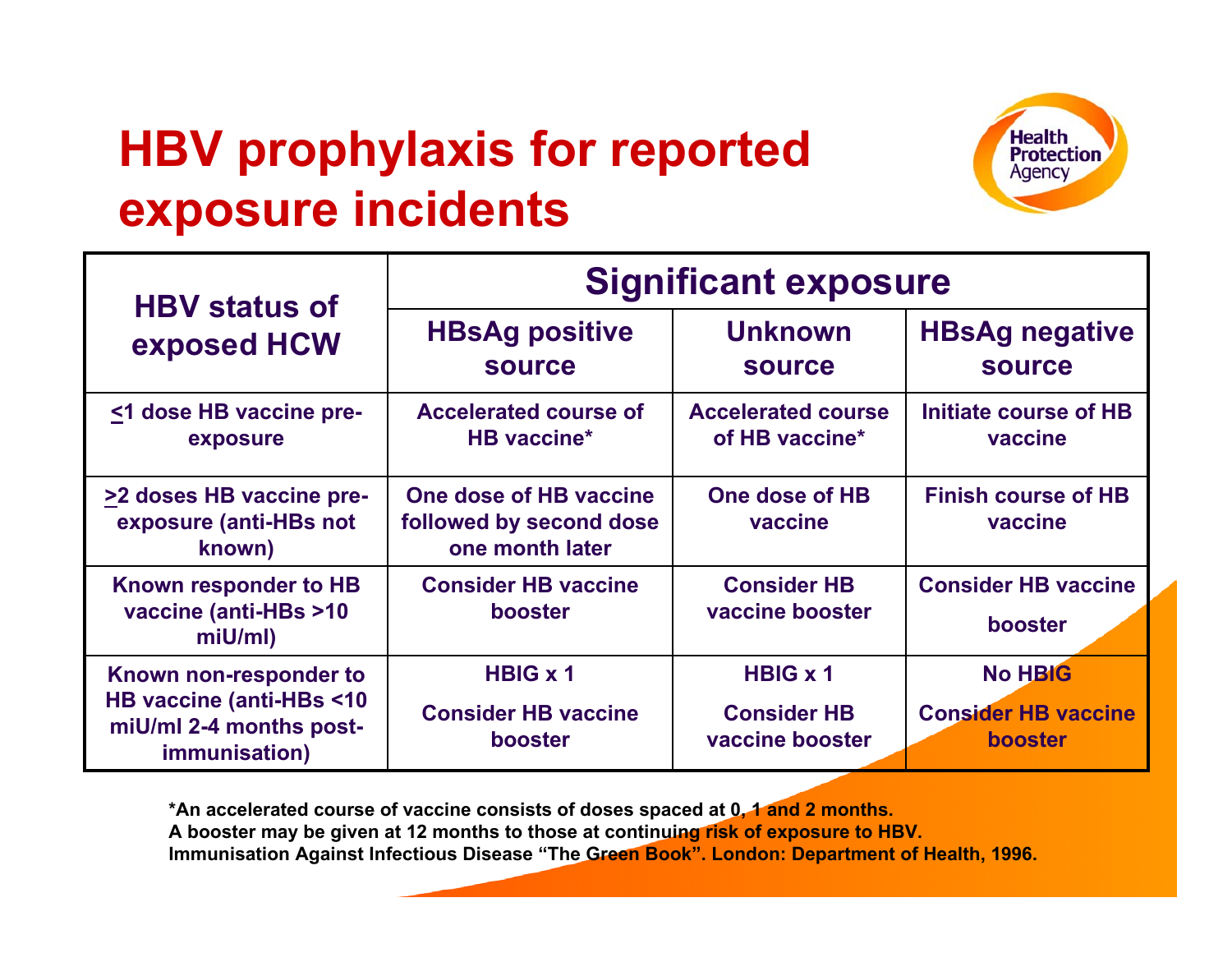# **HCW subsequently undergoing HBV seroconversion**



- Referral to hepatologist for specialist advice
- Counselling on prevention of secondary transmission and management of house hold contact
- Restriction on performing exposure prone procedures to prevent HCW-to-patient transmissions
- Counselling on future management and career options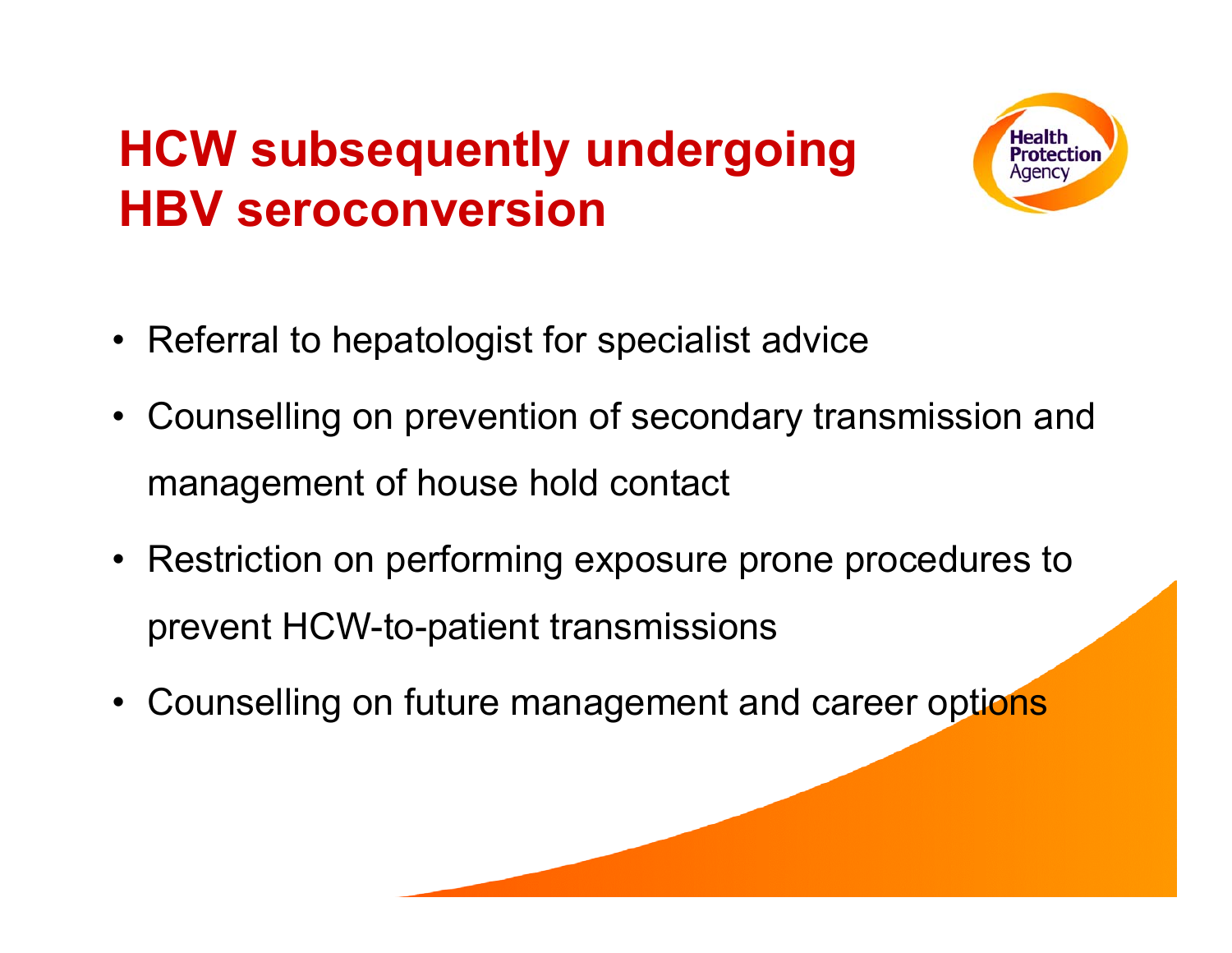### **Primary care and BBV**



- GPs v hospital consultants were significantly :
	- No less likely to have received their primary course
	- less likely to have received HB booster vaccination
	- $\overline{\phantom{a}}$  Less likely to have had their blood anti-HBs test checked 2-4 months after last vaccination
- GP nurses compared to hospital nurses were less likely to fill in a form following a community exposure incidents
- Limited access to occupational health services influenced receiving a booster and testing for immunocompetence
- OH services pivotal in the protection and follow-up of health care workers. Primary care services in UK disadvantaged

Smith NAL. Occupational Medicine 2004; 54, (4): 231- 237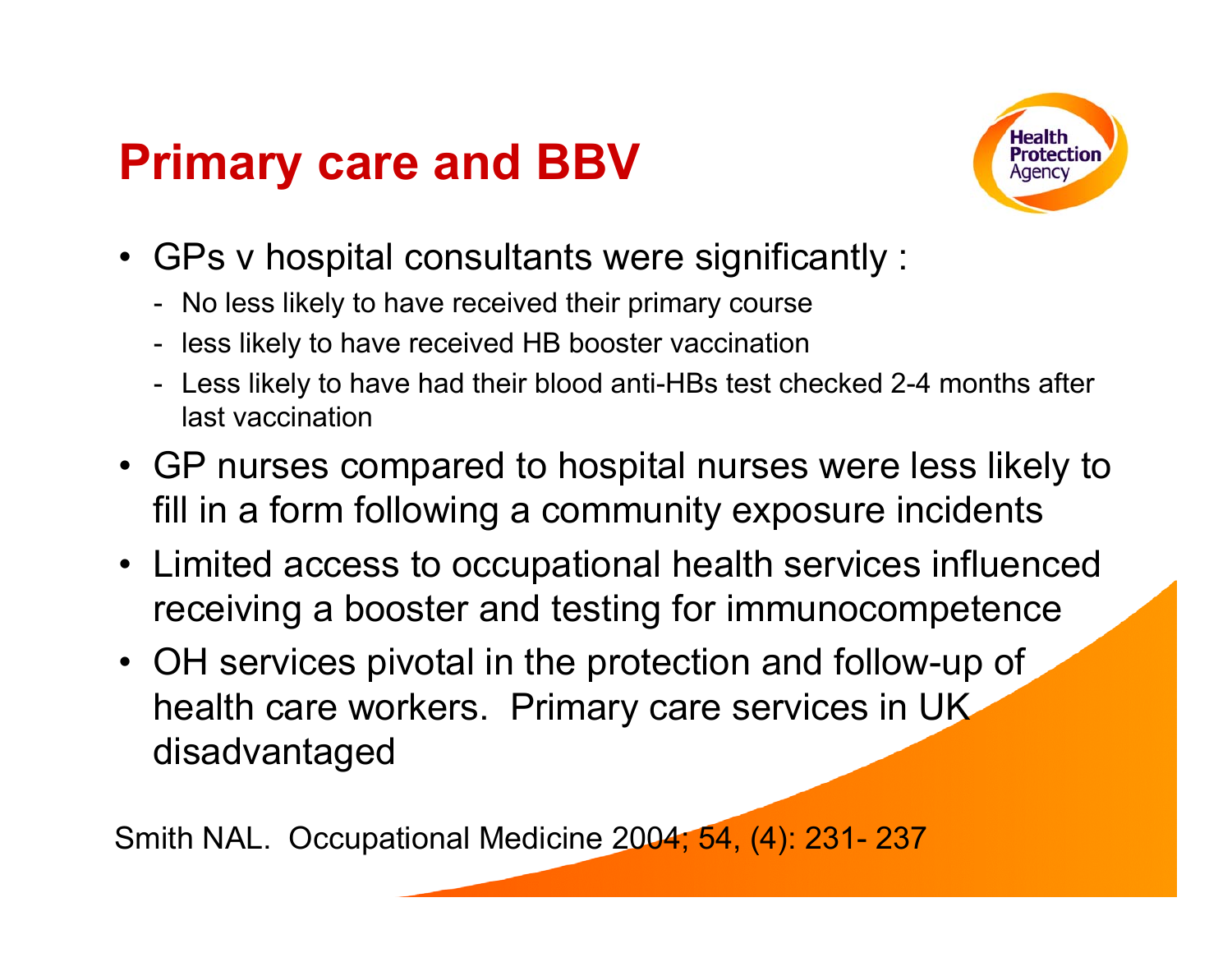

### **Exposures to HIV infected source patients**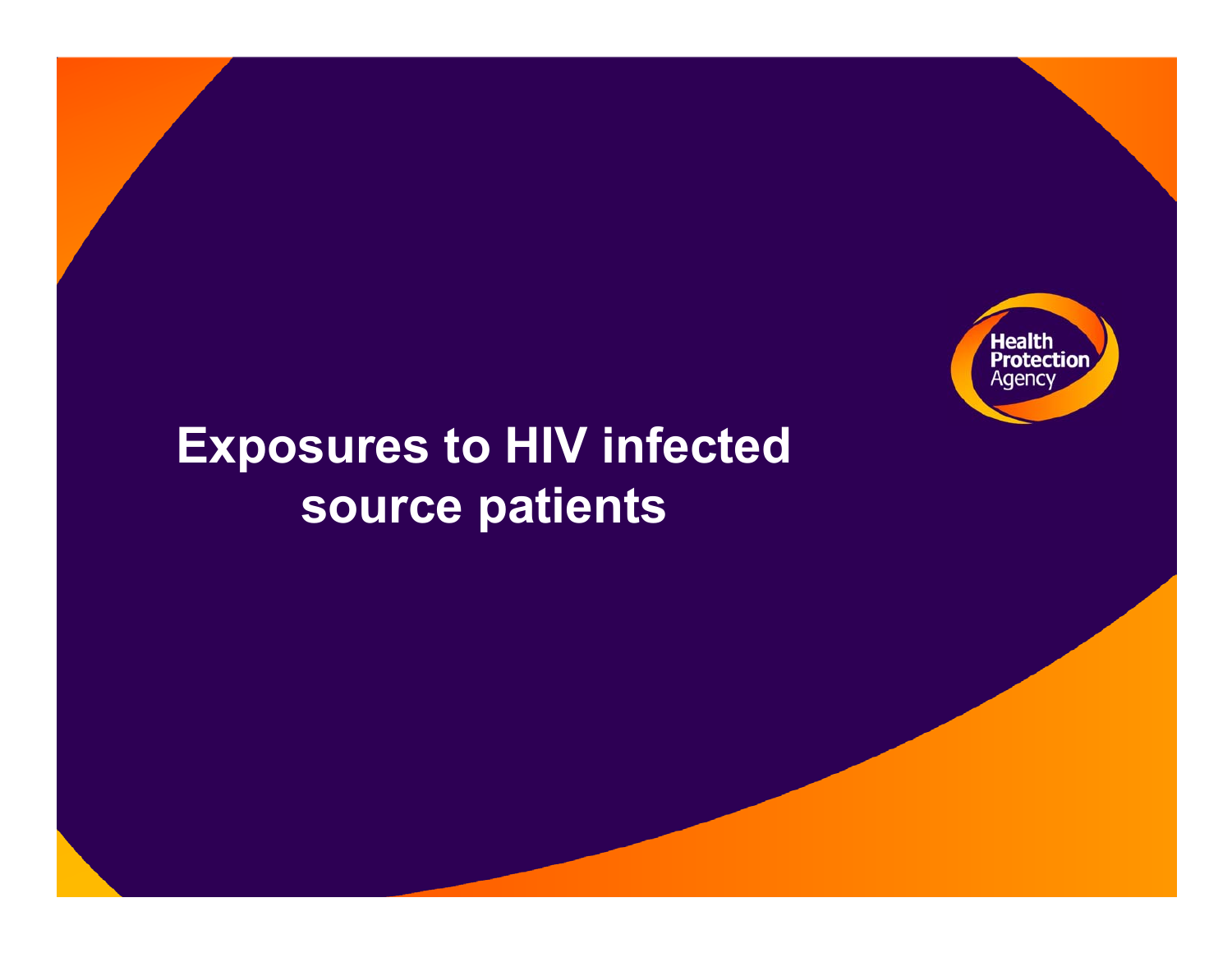### **Reported Occupational Transmissions of HIV:- December - 2002**



| <b>Type of transmission</b>                                                      | <b>USA</b> | <b>Europe</b> | <b>Rest</b><br><b>of</b><br><b>World</b> | <b>Total</b> |
|----------------------------------------------------------------------------------|------------|---------------|------------------------------------------|--------------|
| <b>Documented</b><br>seroconversion after a<br>specific occupational<br>exposure | 57         | 35            | 14                                       | 106          |
| <b>Possible occupationally</b><br>acquired infection                             | 139        | 85            | 14                                       | 238          |
| <b>Total</b>                                                                     | 196        | 120           | 28                                       | 344          |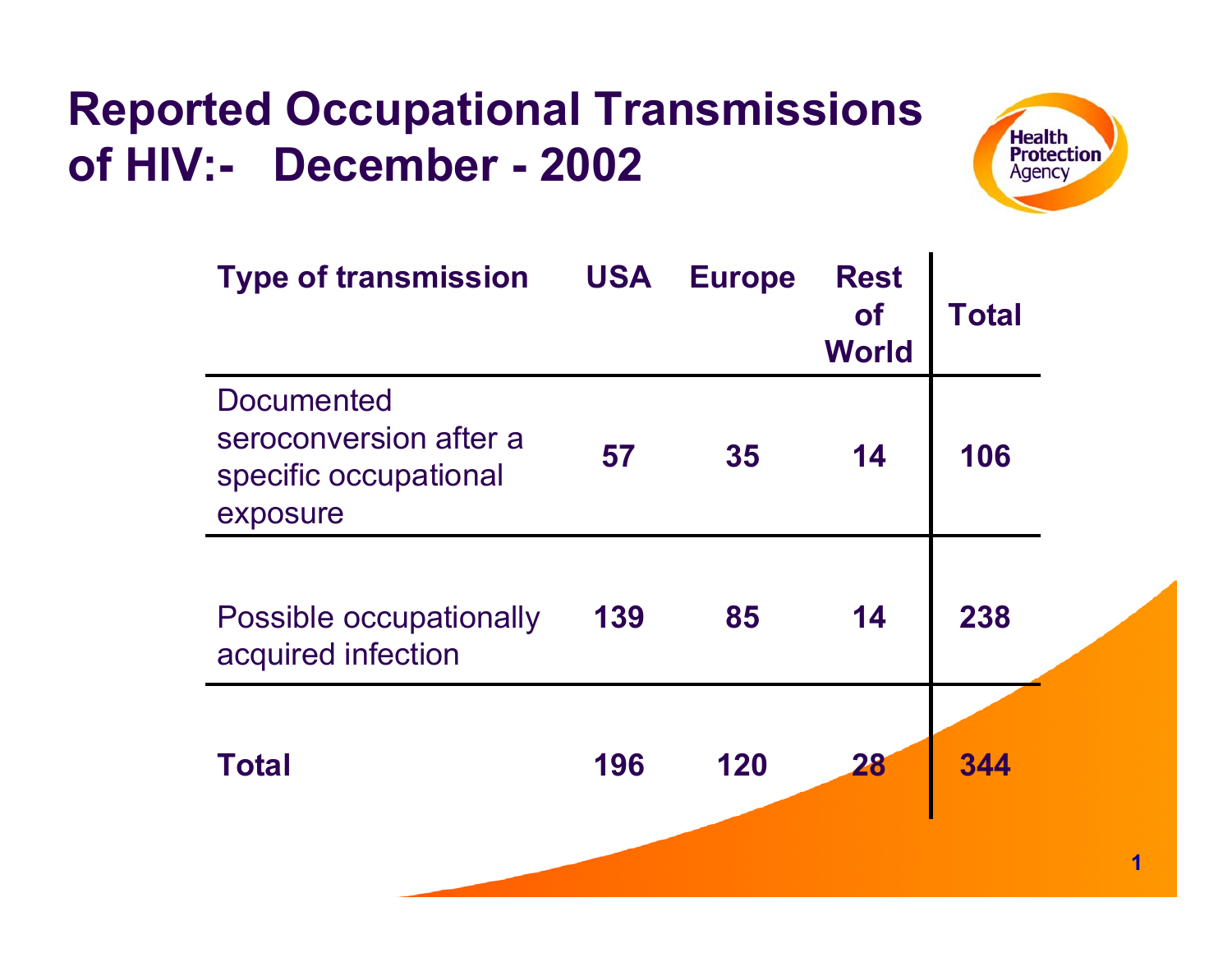# **Recommendations for PEP against HIV infection in HCWs**



- **<sup>1</sup>**. *According to exposure*
- Percutaneous injury and a secommended

Deep injury\* Visible contamination of the device with blood Needle placed in the source patient's artery or vein

- Exposure of mucous membrane, non-intact Considered skin, bite
	- Exposure of intact skin Discouraged

Puro V, et al. European J Epidemiology 19: 577-84, 2004

**\***Cardo DM, Culver DH, Ciesielski CA, *et al*. *N Engl J Med* 1997; 337:1485-90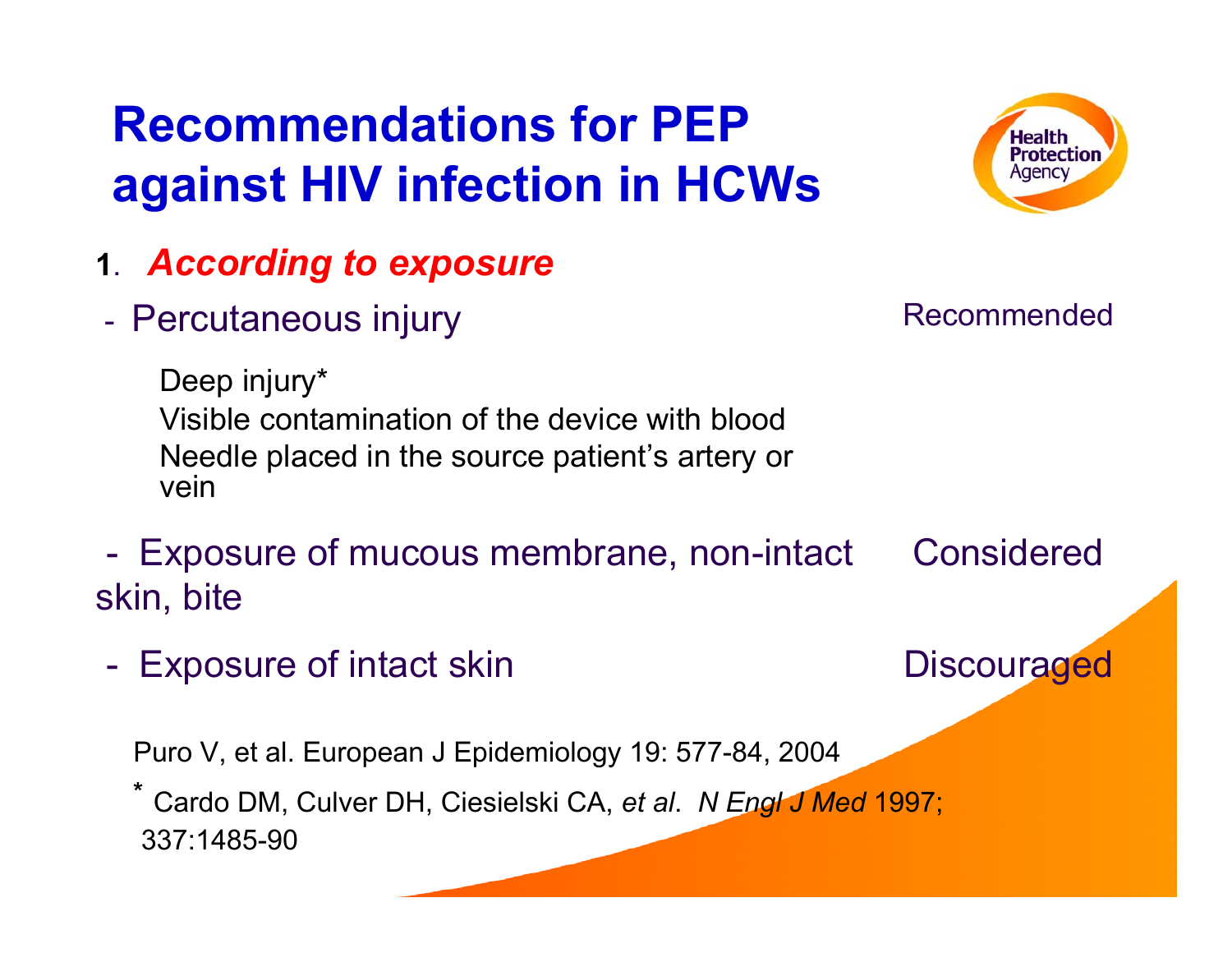# **Recommendations for PEP against HIV infection in HCWs**



### *2. According to material*

- Blood, body materials containing visible blood, Recommended CSF, concentrated virus in research labs or production facility

- Semen, vaginal secretions, synovial, pleural, Considered peritoneal, pericardial, or amniotic fluid and tissues

- Urine, vomit, saliva, faeces, tears, sweat, sputum Discouraged

Puro V, et al. European J Epidemiology 19: 577-84, 2004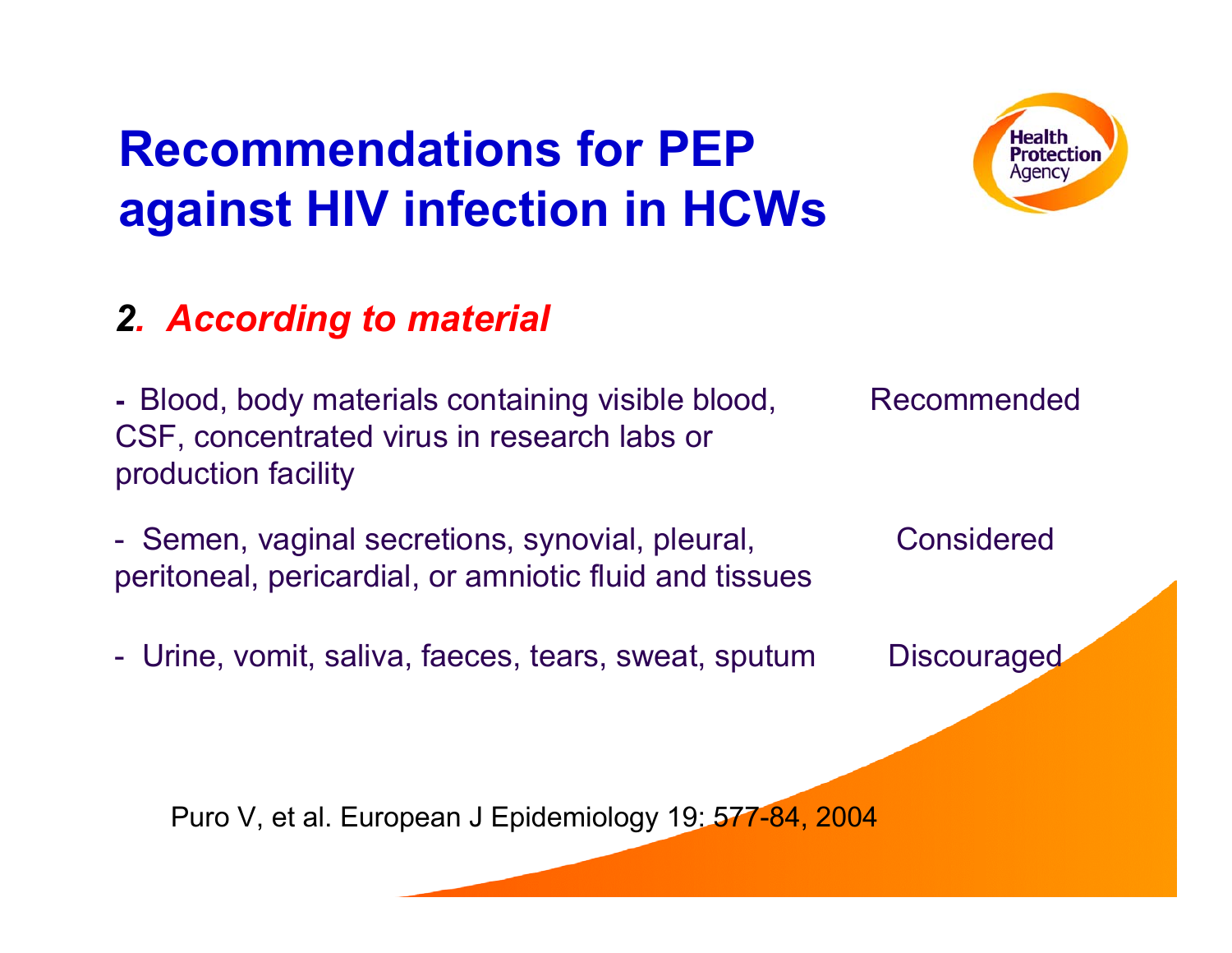# **Recommendations for PEP against HIV infection in HCWs**



- **<sup>3</sup>**. **According to source patient**
	- Known to be HIV infected
	- -Serostatus unknown

**If available, inform the source patient and ask for informed consent to HIV testing.** 

- -Consent refusal
- Unknown/cannot be tested (prevalence of HIV) Considered
- HIV seronegative and a series of the Discouraged

Puro V, et al. European J Epidemiology 19: 577-84, 2004

 Considered Recommended

Considered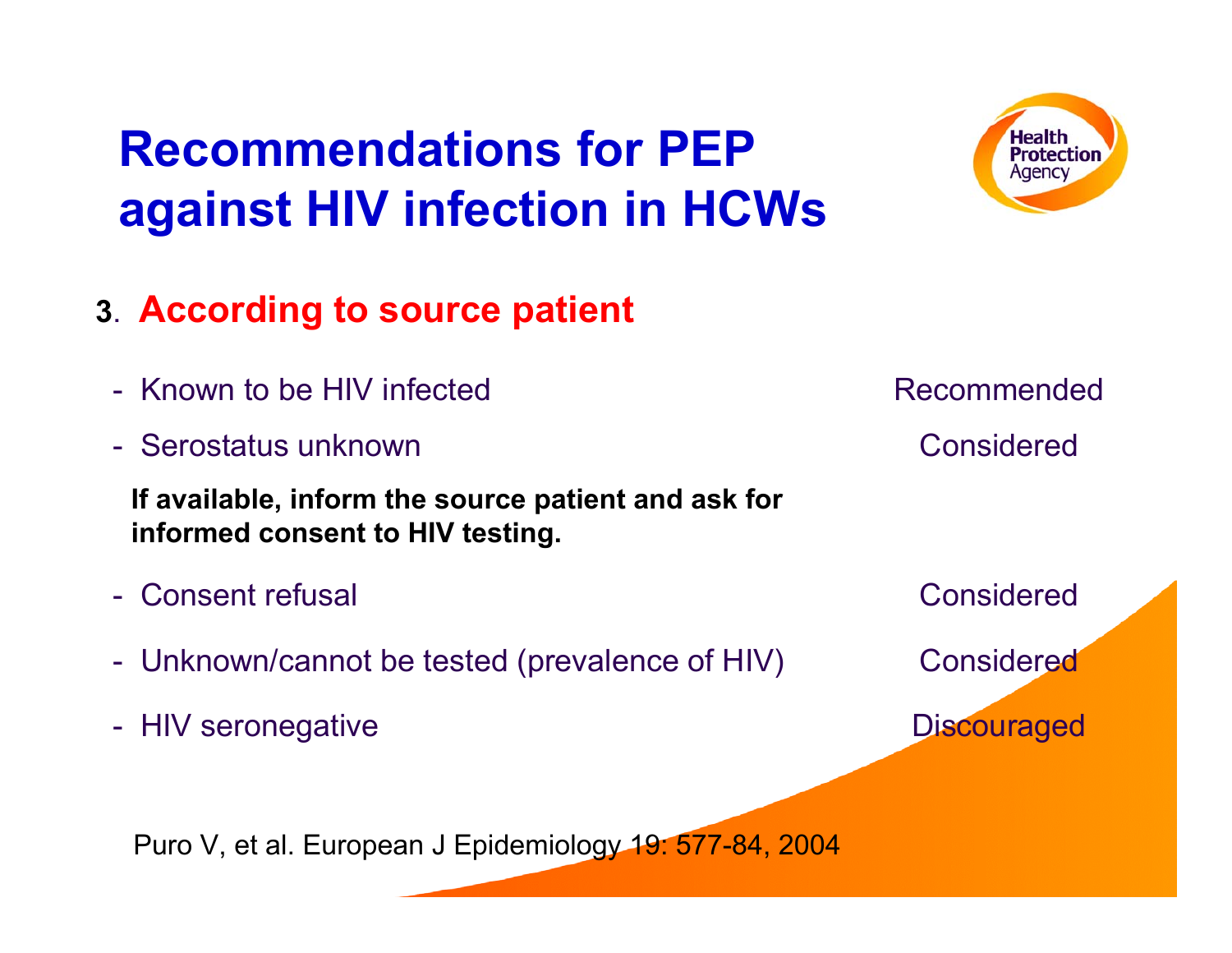### **Guidance on HIV PEP**



- •**PEP should be initiated for all significant exposures**
- •**Initiated ideally within an hour of exposure**
- •**Time interval from exposure after which PEP discouraged is 72 hrs**<sup>1</sup>
- $\bullet$  **Still consider up to 2 weeks (kinetics and early pathogenesis of HIV not fully understood)** 2
- $\bullet$ **PEP should be administered for 4 weeks**
- $\bullet$  **HCWs should be followed-up for at least 6 months after the cessation of PEP**

**1 Puro V, et al. European J Epidemiology 19: 577-84, 2004**

**2 HIV Post-Exposure Prophylaxis. Guidance from the UK Chief Medical Officers' Expert Advisory Group on AIDS. Department of Health, February 2004**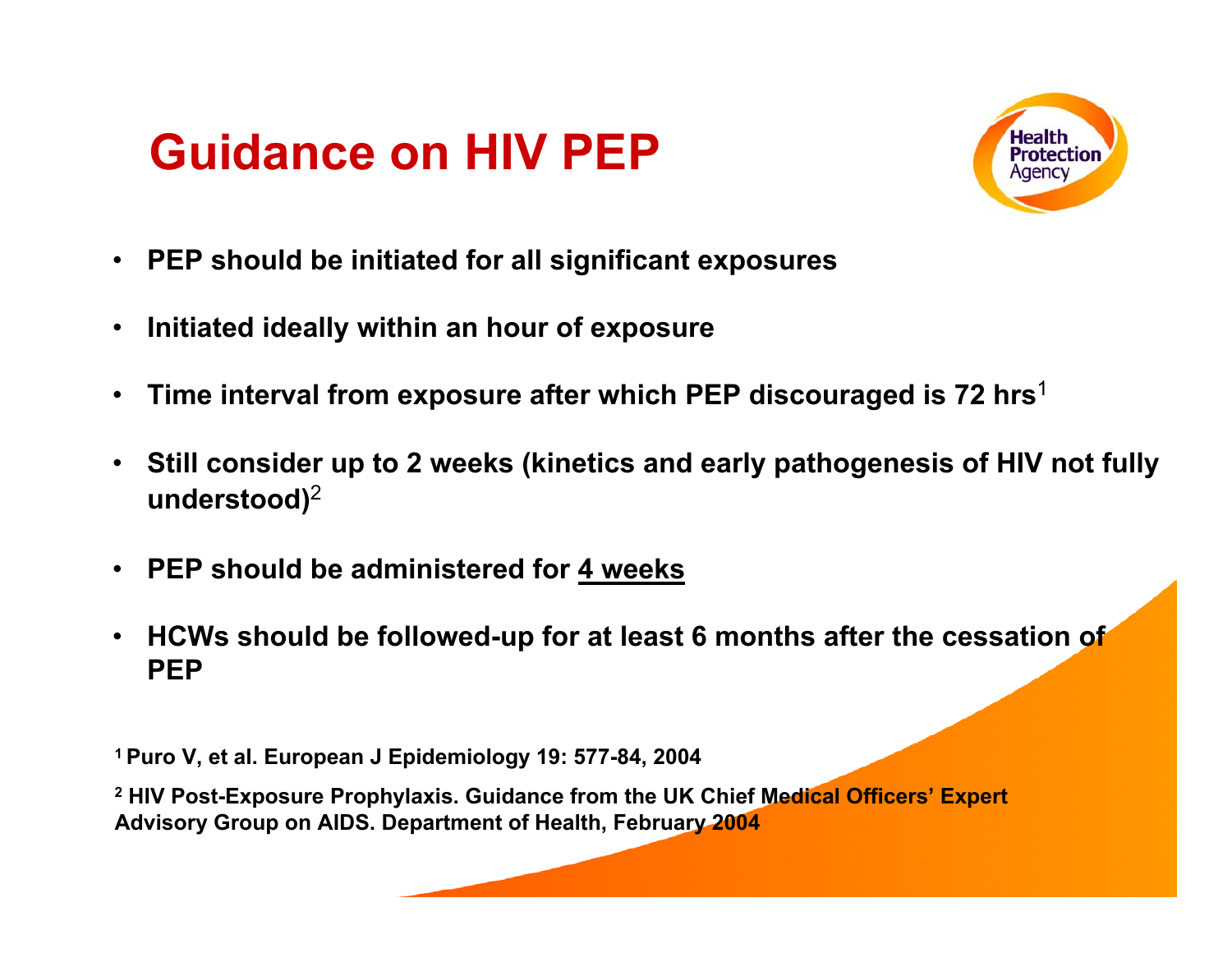### **Choice of regimen**

*Standard regimen:*



**2 nucleoside reverse transcriptase inhibitor (NRTI)**

*Zidovudine (AZT) and lamivudine (3TC)* **+**

**1 protease inhibitor (PI)** *Nelfinavir*

#### **Or**

**1 non-nucleoside reverse transcriptase inhibitor (NNRTI)** *Efavirenz*

*Case by case regimen:*

**Dual NRTI combination therapy (***e.g. pregnancy avoiding use of efavirenz***)**

**Country variations but triple therapy seems to be the preferred choice**

*Guide:*

**Stage, CD4+ T-cell count, viral load, treatment history, genotypic/phenotypic, viral resistance testing** 

**Puro V, et al. European J Epidemiolog y 19: 577- 84, 2004**

**HIV Post-Expo sure Prophylaxis. Guidance from the UK Chief Medical Officers' Expert A dvisory Group on AIDS. Department of Health, February 2004**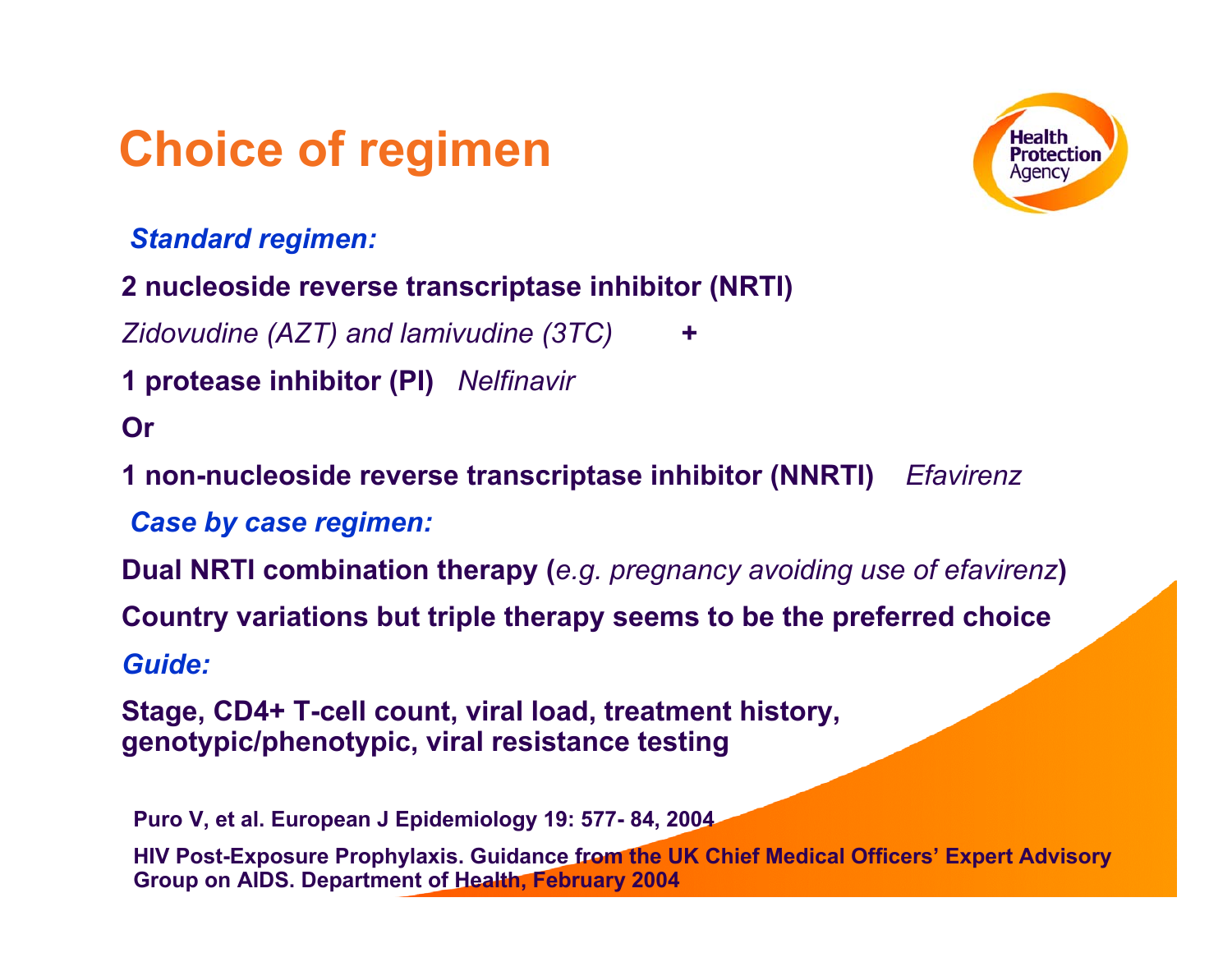### **Surveillance data: Six Week Forms** *(1997-2004)*

**Health Protection** Agency

*HIV PEP regimens prescribed where source HIV+ve*



Proportion (%) = the number of reports received as a proportion of reports where the HCW has commenc e d HIV PEP (n= 4 0 2).

<sup>1</sup> These include records where the original regimen prescribed was subsequently amended and all drugs taken have been included in this category.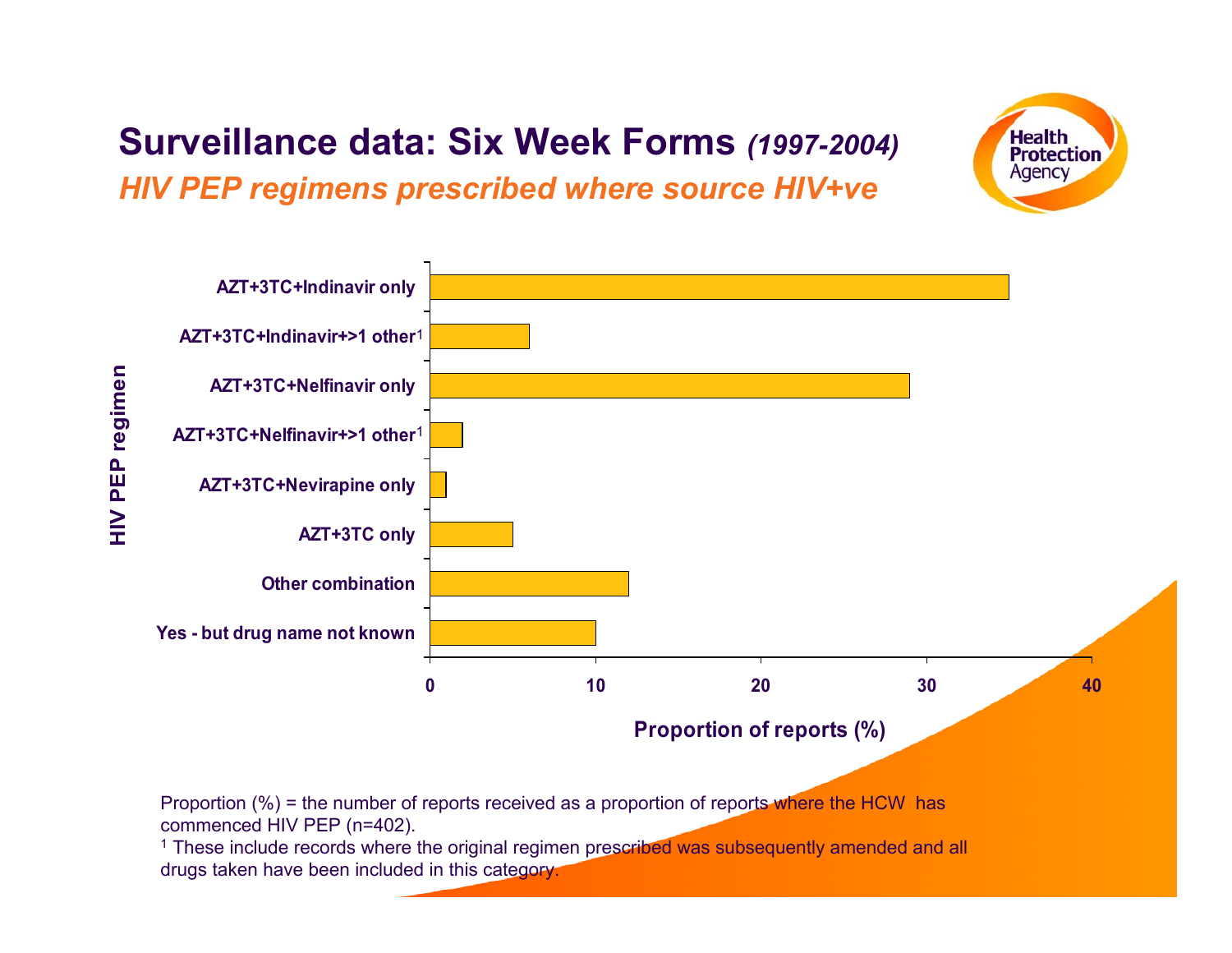# **Follow-up of HCW exposed to HIV**



- • **Counselling on prompt reporting of symptoms/signs, prevention of secondary transmission during follow-up**
- $\bullet$ **Baseline blood sample following exposure**
- • **Testing and physical examination: 6 weeks, 3 months postexposure**
- **Testing at 6 months post-expo sure**
- •**Follow-up for monitoring of acceptability and drug toxicity**

Puro V, et al. European J Epidemiology 19: 577-84, 2004

HIV Post-Exposure Prophylaxis. Guidance from the UK Chief Medical Officers' Expert Advisory Group on AIDS. Department of Health, February 2004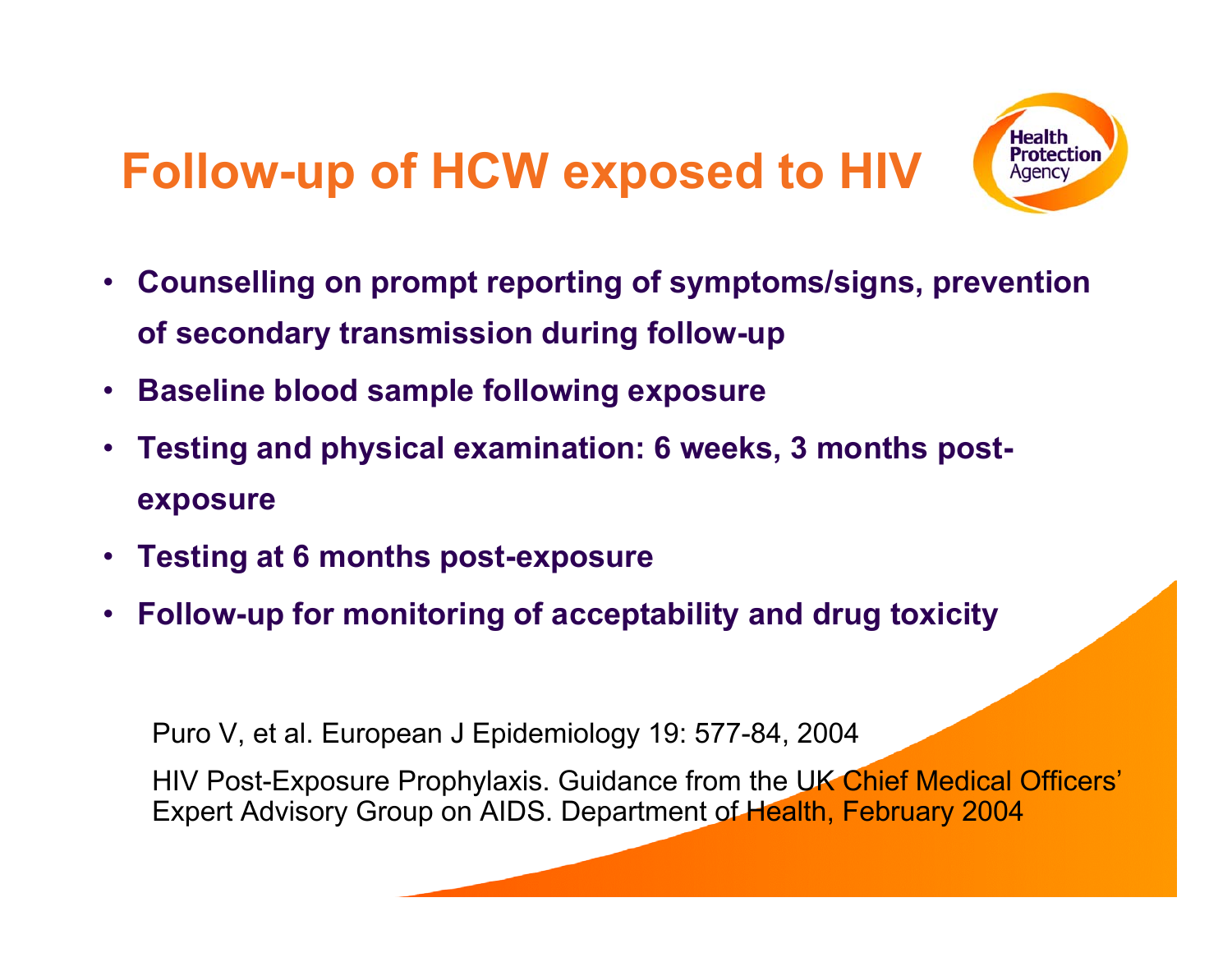# **Initiating HIV PEP**



- Viral status not always available immediately following injury
- HCW started on PEP while awaiting results
- •Delayed source patient results lead:
	- - HCW on toxic drugs longer than necessary where source is negative
	- Prolonged psychological stress in HCW of not knowing if exposed to HIV
	- Retroviral therapy is expensive, delayed source test results not cost effective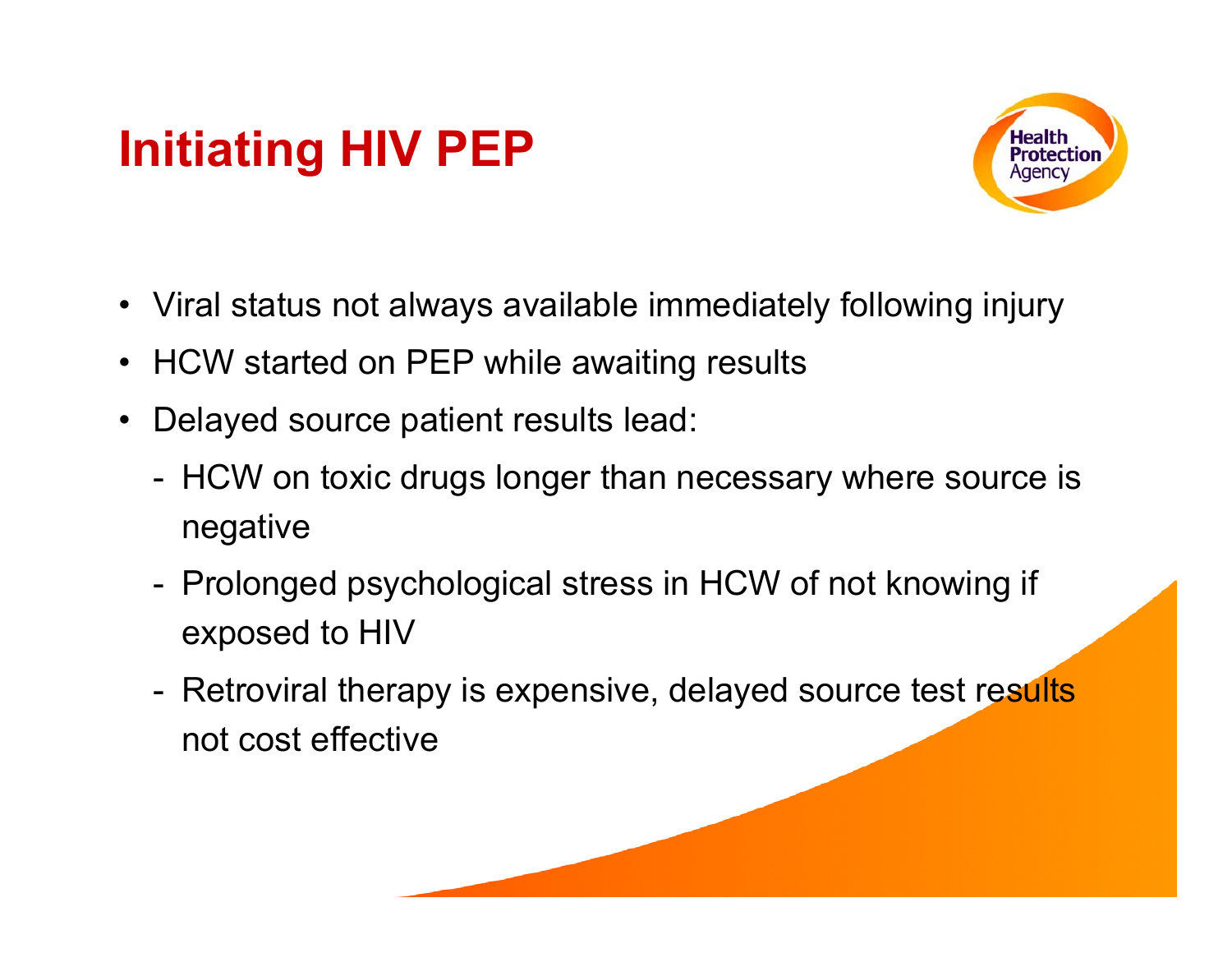## **Rapid source HIV status testing**



- Test to results time ~45 minutes (e.g. Capillus quantitative HIV1/2 antibody test)
- $\bullet$ Plan appropriate healthcare worker follow-up
- $\bullet$ Appropriate administration of antiretroviral therapy
- $\bullet$ Shown to facilitate improved exposure reporting
- •Shown to decrease number of source patients remaining untested

**Puro V et al. J Hosp Inf 57: 179-82, 2004**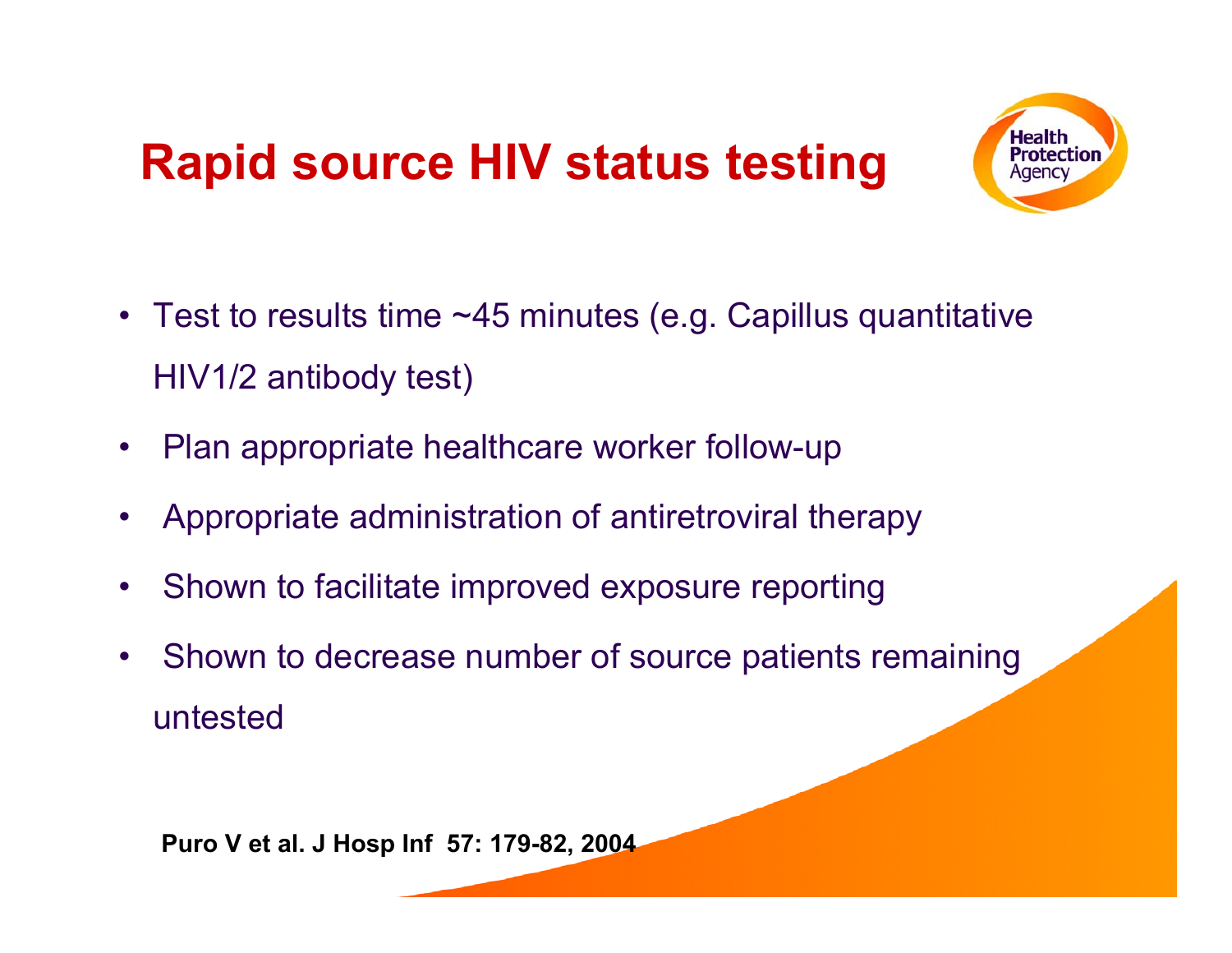### **Surveillance data: Six week Forms** *(1997-2004)*

**Health Protection** Agency

*Number of days on HIV PEP where source HIV negative or of unknown HIV status*



<sup>1</sup> Proportion (%) = the number of reports received as a proportion of reports where the HCW had initiated HIV PEP, exposed to an HIV negative source and a time on PEP was provided (n=173).<br><sup>2</sup>. Proportion (%) = the number of reports resolved as a prop**ortion of reports** w

<sup>2</sup> Proportion (%) = the number of reports received as a proportion of reports where the HCW had initiated HIV PEP, exposed to a source of unknown HIV status and a time on PEP was provided (n=61).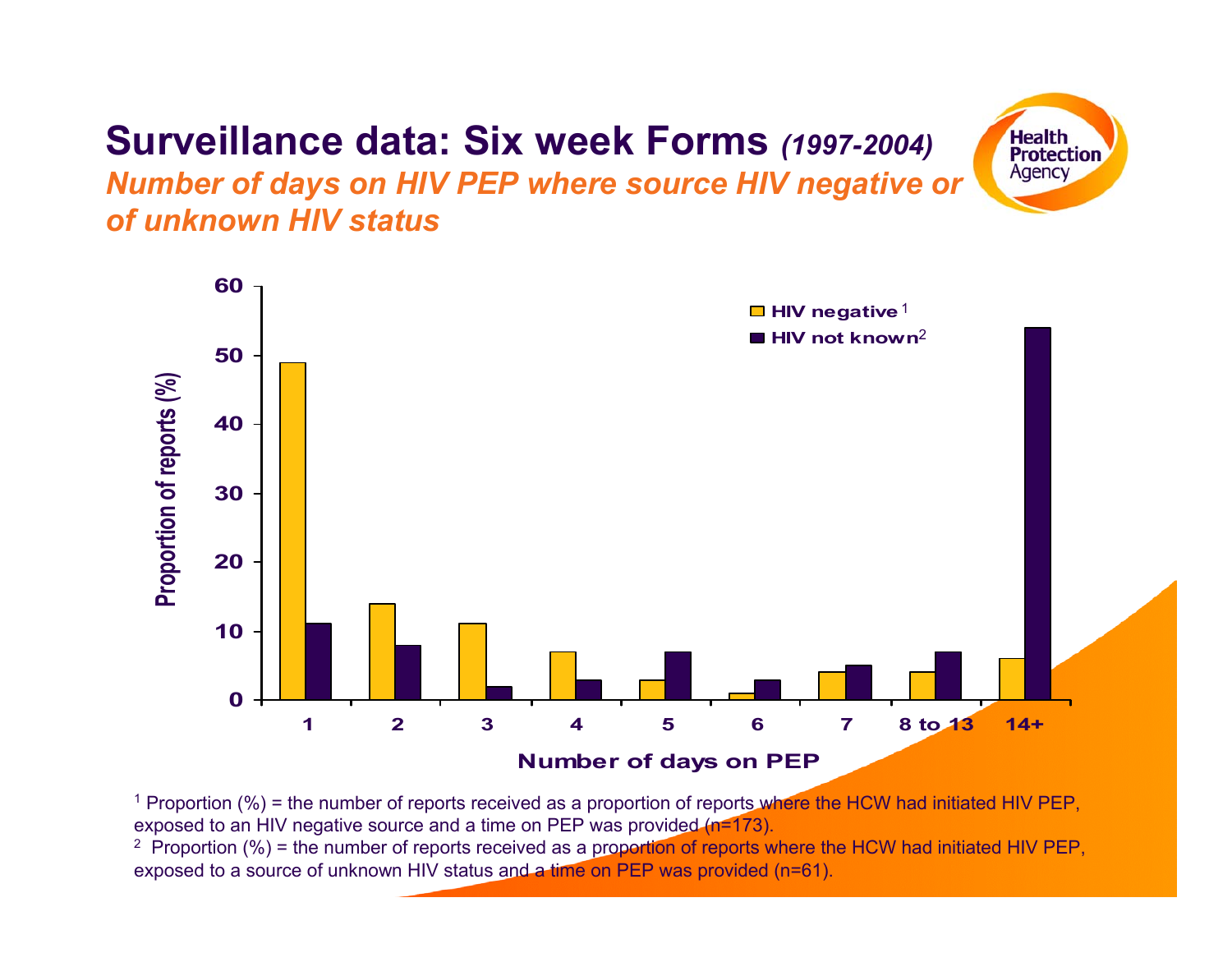### International HIV Tables – PEP failure cases *Time from exposure to initiation of PEP*



**Health Protection** Agency

23% PEP failure rate. 77% success for documented cases of 81%

(**n=24**; a time to PEP was not reported for 1 case.)

Occupational Transmission of HIV. Summary of Published Reports. March 2005 Edition. Data to the end of December 2002. Health Protection Agency Centre for Infections and Collaborators.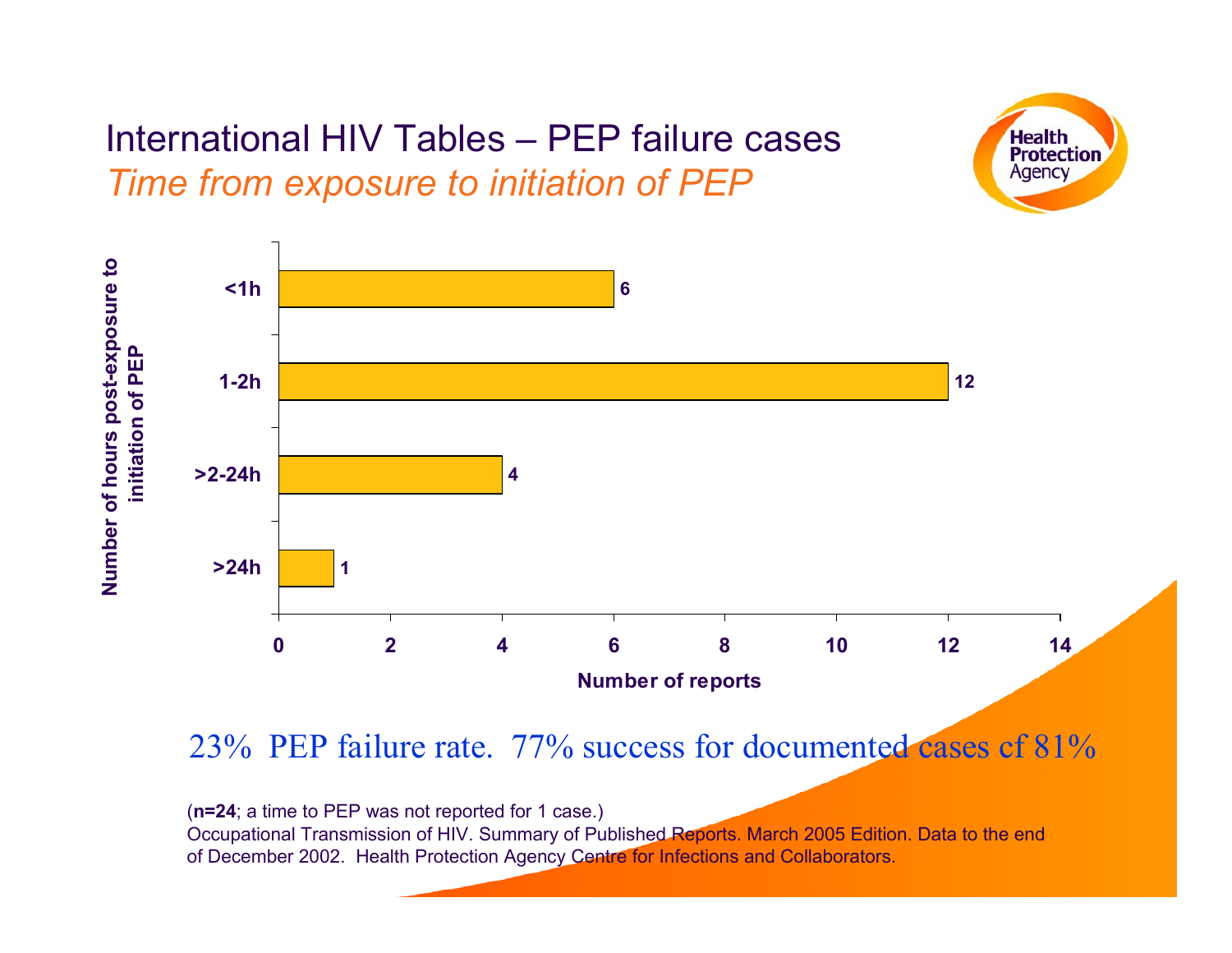

### **Managing HCWs exposed to HCV positive source patients**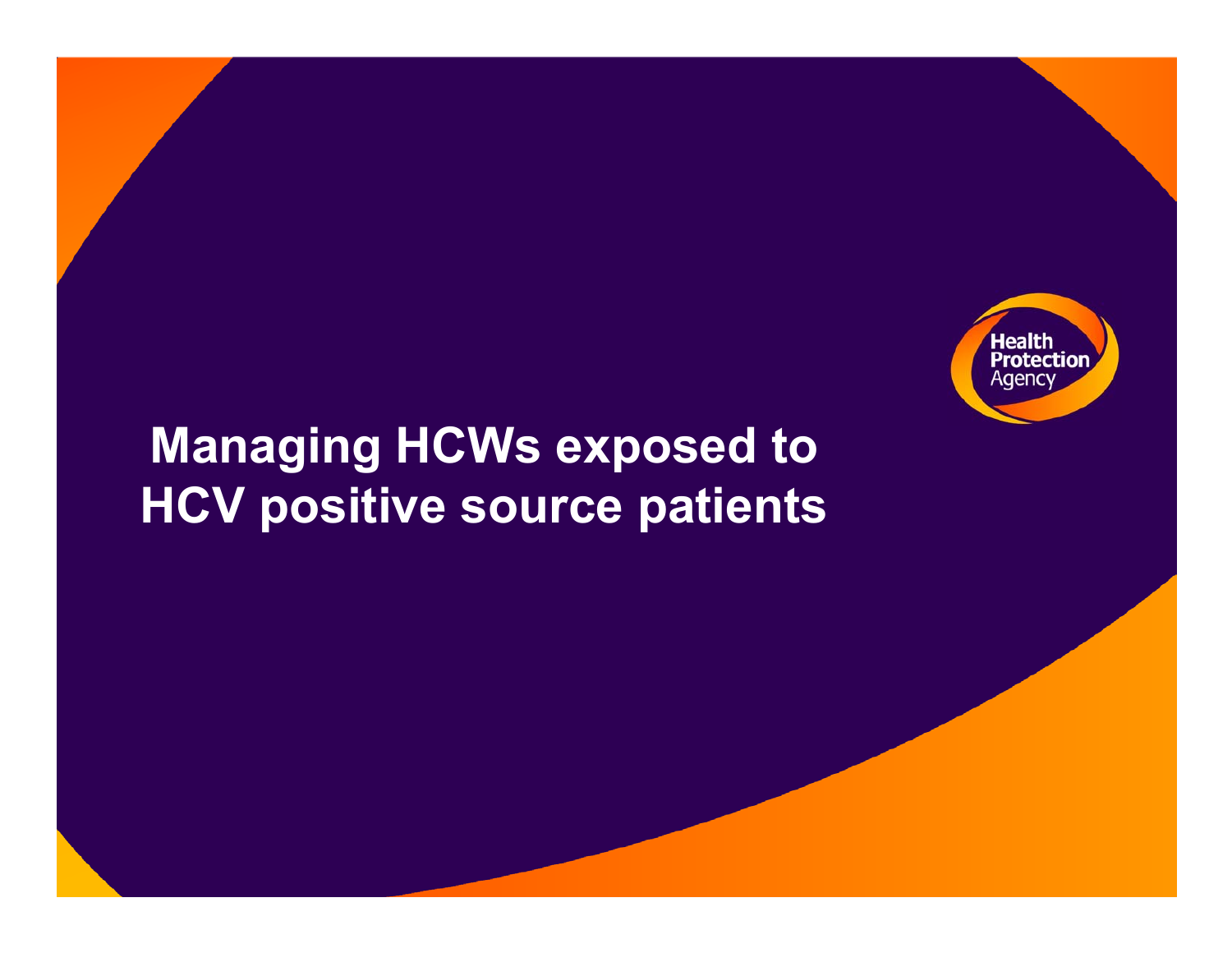### HCV exposure follow-up testing\*



#### *Known HCV infected source:*

- Obtain baseline serum for storage from healthcare worker
- Obtain serum/EDTA for genome detection at six and 12 weeks
- •Obtain serum for anti-HCV at 12 and 24 weeks

### *Source known not to be infected with HCV:*

- Obtain baseline serum for storage from healthcare worker
- Obtain follow-up serum if symptoms or signs of liver disease develop

#### **HCV status of source unknown:**

- Obtain baseline serum for storage from healthcare worker
- Designated doctor to perform risk assessment:
	- *- High-risk:* Manage as a known infected source
	- *- Low-risk:* Obtain serum for anti-HCV at 24 weeks

\* Ramsay ME. Guidance on the investigation and management of occupational exposure to hepatitis C. *Commun Dis Public Health* 1999; **2**: 258-62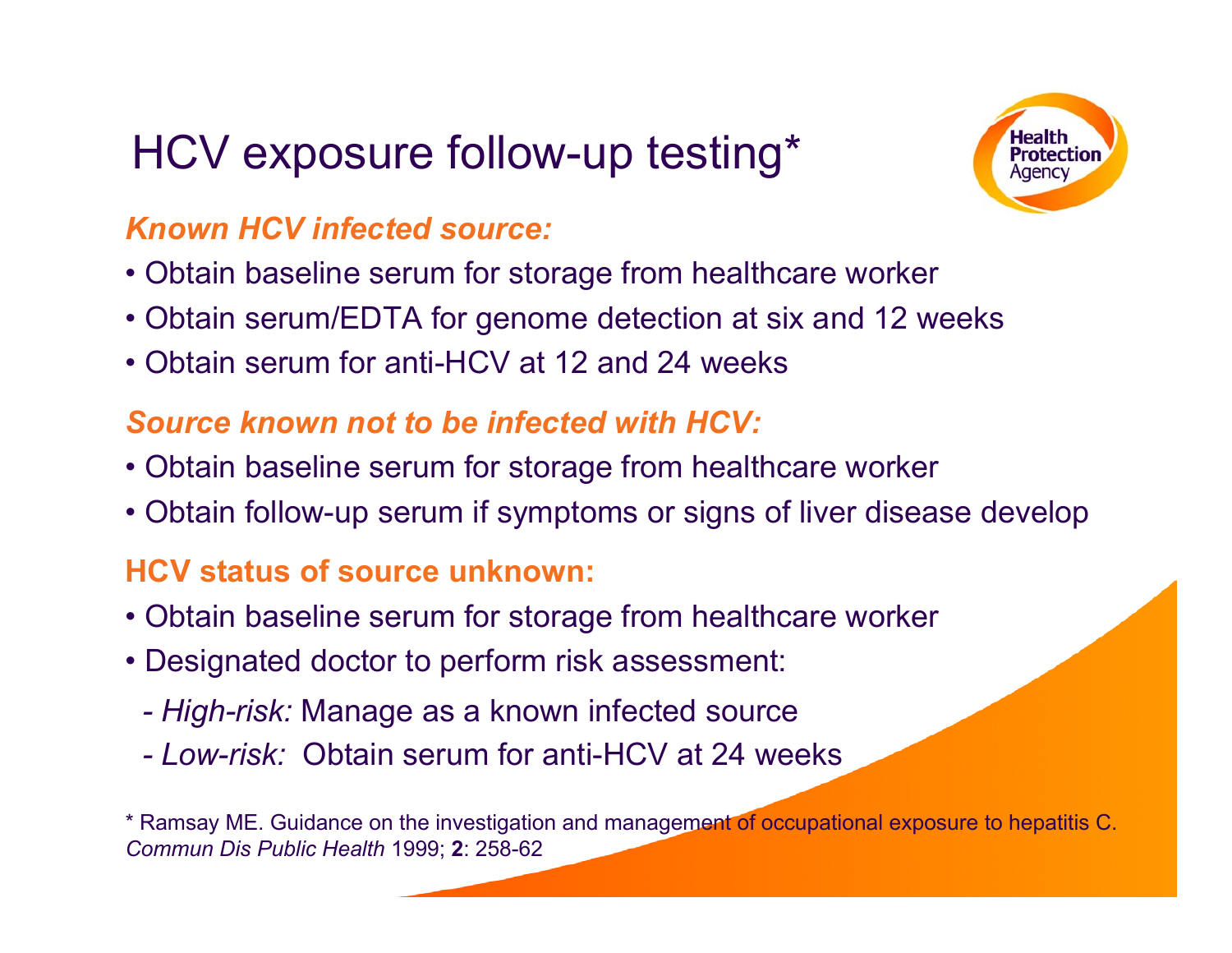### UK HCV seroconversions



| <b>Occupation</b>                  | <b>Device</b>               | <b>Procedure</b>                                     | 1 <sup>st</sup> test positive<br>(weeks) | <b>HCW</b><br>treated | <b>Virus</b><br>cleared     |
|------------------------------------|-----------------------------|------------------------------------------------------|------------------------------------------|-----------------------|-----------------------------|
| <b>Junior Doctor (1996)</b>        | <b>Hollowbore</b><br>needle | <b>Resuscitation A&amp;E</b>                         | 16                                       | <b>NK</b>             | <b>Yes</b>                  |
| <b>Surgeon (2000)</b>              | <b>Solid needle</b>         | <b>Suturing</b>                                      | 8                                        | <b>Yes</b>            | <b>Yes</b>                  |
| <b>Dentist (2001)</b>              | <b>Hollowbore</b><br>needle | <b>Injection</b>                                     | $\overline{\mathbf{4}}$                  | <b>NK</b>             | <b>Yes</b>                  |
| <b>Nurse (2003)</b>                | <b>Hollowbore</b><br>needle | <b>Venepuncture</b>                                  | 8                                        | $N/A^*$               | <b>Yes</b>                  |
| <b>Doctor (2003)</b>               | <b>Hollowbore</b><br>needle | <b>Venepuncture</b>                                  | 8                                        | <b>Yes</b>            | <b>Yes</b>                  |
| <b>Nurse (2004)</b>                | <b>Hollowbore</b><br>needle | Someone else's sharp                                 | 6                                        | Yes <sup>t</sup>      | <b>Treatment</b><br>ongoing |
| <b>Nurse (2004)</b>                | <b>Hollowbore</b><br>needle | <b>Cannulation</b>                                   | $\overline{7}$                           | <b>Yes</b>            | <b>Yes</b>                  |
| <b>Healthcare Assistant (2004)</b> | <b>Hollowbore</b><br>needle | Someone else's sharp                                 | $\overline{7}$                           | <b>Yes</b>            | <b>Yes</b>                  |
| <b>Domestic Assistant (2003)</b>   | <b>Hollowbore</b><br>needle | <b>Collecting rubbish bag</b><br>- needle protruding | $6\phantom{1}6$                          | <b>Yes</b>            | <b>Yes</b>                  |

 $( )$  = Year of seroconversion

N/A\* = HCW referred to Speci alist but treatment not required

<sup>†</sup> = Source co-infected with HIV; HCW received PEP for 4 weeks and at 6 weeks post-treatment, HCW blood tests were HIV negative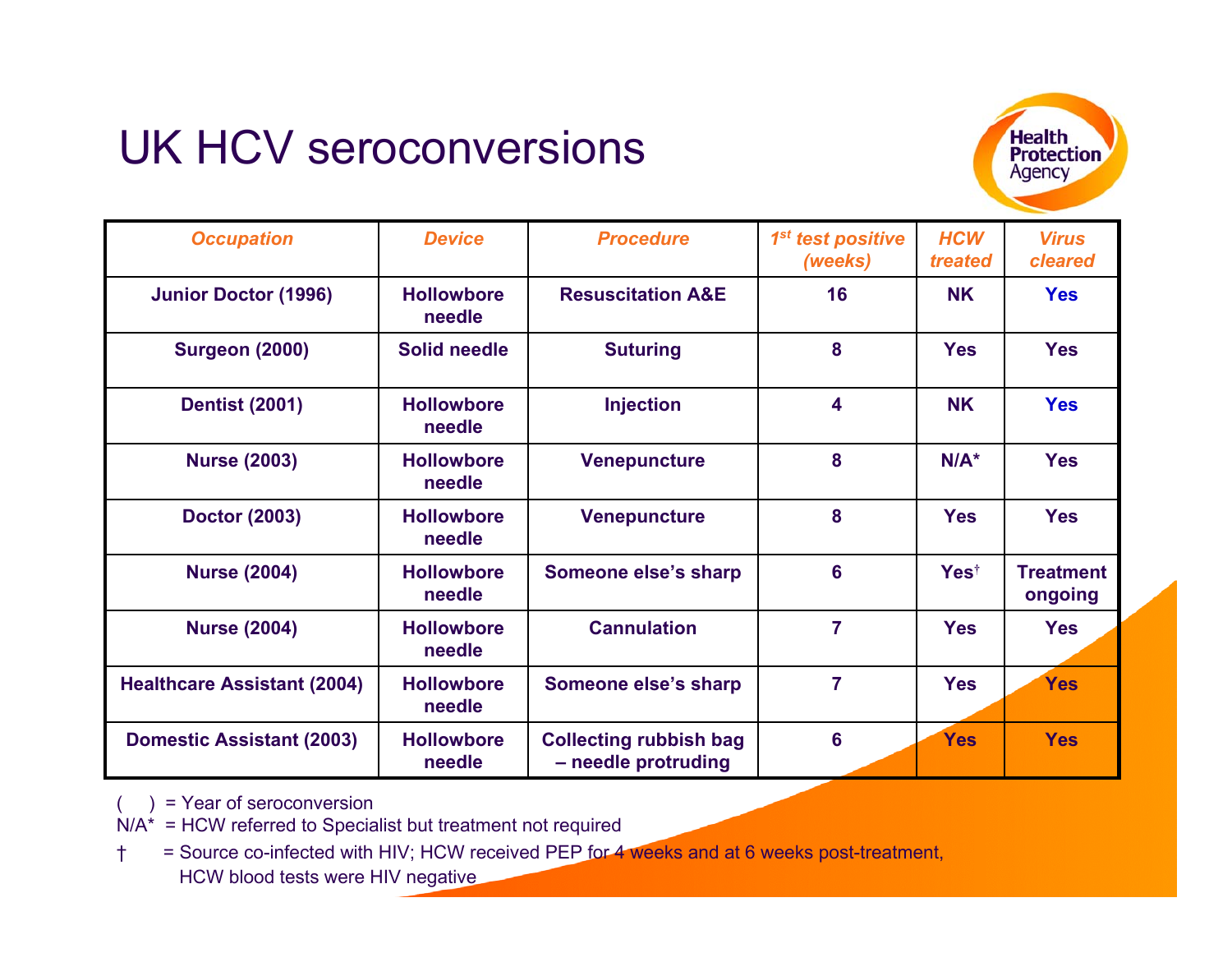### Risks in the source patient



| <b>Occupation</b>                  | <b>Source patient risk</b><br><b>factors</b> | <b>Source status at</b><br>time of incident | <b>Genotype of</b><br><b>source</b> | <b>Age range of</b><br><b>source</b><br>patient |
|------------------------------------|----------------------------------------------|---------------------------------------------|-------------------------------------|-------------------------------------------------|
| <b>Junior Doctor (1996)</b>        | <b>IDU</b>                                   | <b>HCV +ve</b>                              | <b>Not known</b>                    | <b>Not known</b>                                |
| <b>Surgeon (2000)</b>              | <b>IDU</b>                                   | <b>NK</b>                                   | <b>Not known</b>                    | <b>Not known</b>                                |
| <b>Dentist (2001)</b>              | <b>NK</b>                                    | <b>HIV/HCV +ve</b>                          | <b>Not known</b>                    | <b>Not known</b>                                |
| <b>Nurse (2003)</b>                | <b>IDU</b>                                   | HCV +ve                                     | <b>Not known</b>                    | >60                                             |
| <b>Doctor (2003)</b>               | <b>IDU</b>                                   | HCV +ve                                     | 1                                   | 50-59                                           |
| <b>Nurse (2004)</b>                | <b>IDU</b>                                   | <b>HIV/HCV +ve</b>                          | 1B                                  | <b>NK</b>                                       |
| <b>Nurse (2004)</b>                | ?surgery abroad                              | <b>HCV +ve</b>                              | $\overline{\mathbf{3}}$             | 40-49                                           |
| <b>Healthcare Assistant (2004)</b> | <b>IDU</b>                                   | <b>NK</b>                                   | $\overline{\mathbf{3}}$             | $20 - 29$                                       |
| <b>Domestic Assistant (2003)</b>   | <b>NK</b>                                    | <b>Unknown source</b>                       | <b>NK</b><br>$(HCW = 1A)$           | <b>Unknown</b><br><b>source</b>                 |

) = Year of seroconversion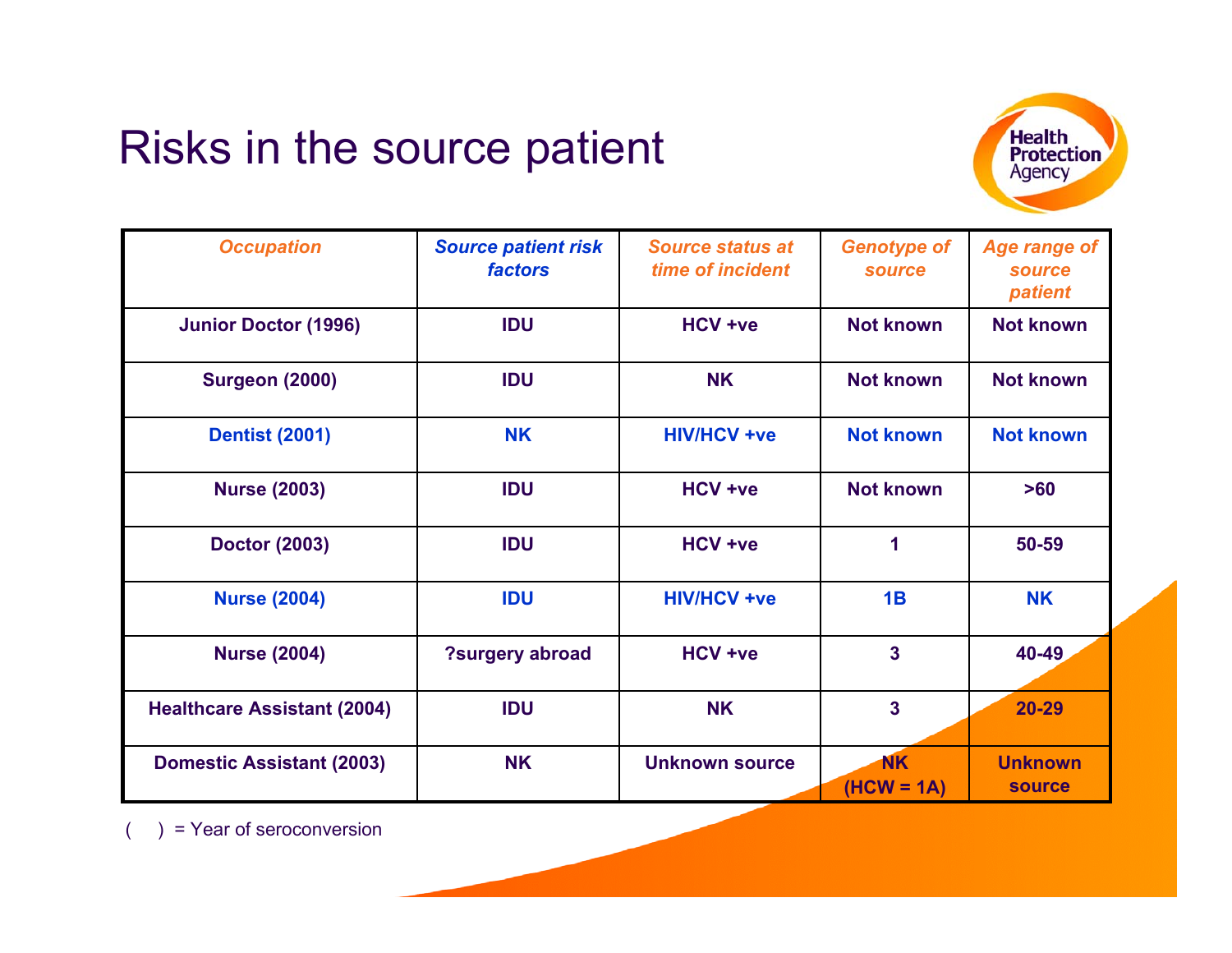## **Issues for consideration in HCV exposures**



- •**Completeness of follow-up**
- • **Confu sion in the application of virological markers to the management of patients**
- **When should we be initiating treatment for HCW who have seroconverted? Is the existing evidence sufficient to now recommend early treatment in the health care setting?**
- $\bullet$  **HCV viral load is high at seroconversion, what are the implications of this in HCW to patient HCV transmission and should we be looking for possible cases of transmission as part of the post exposure management of the exposed and infected HCW?**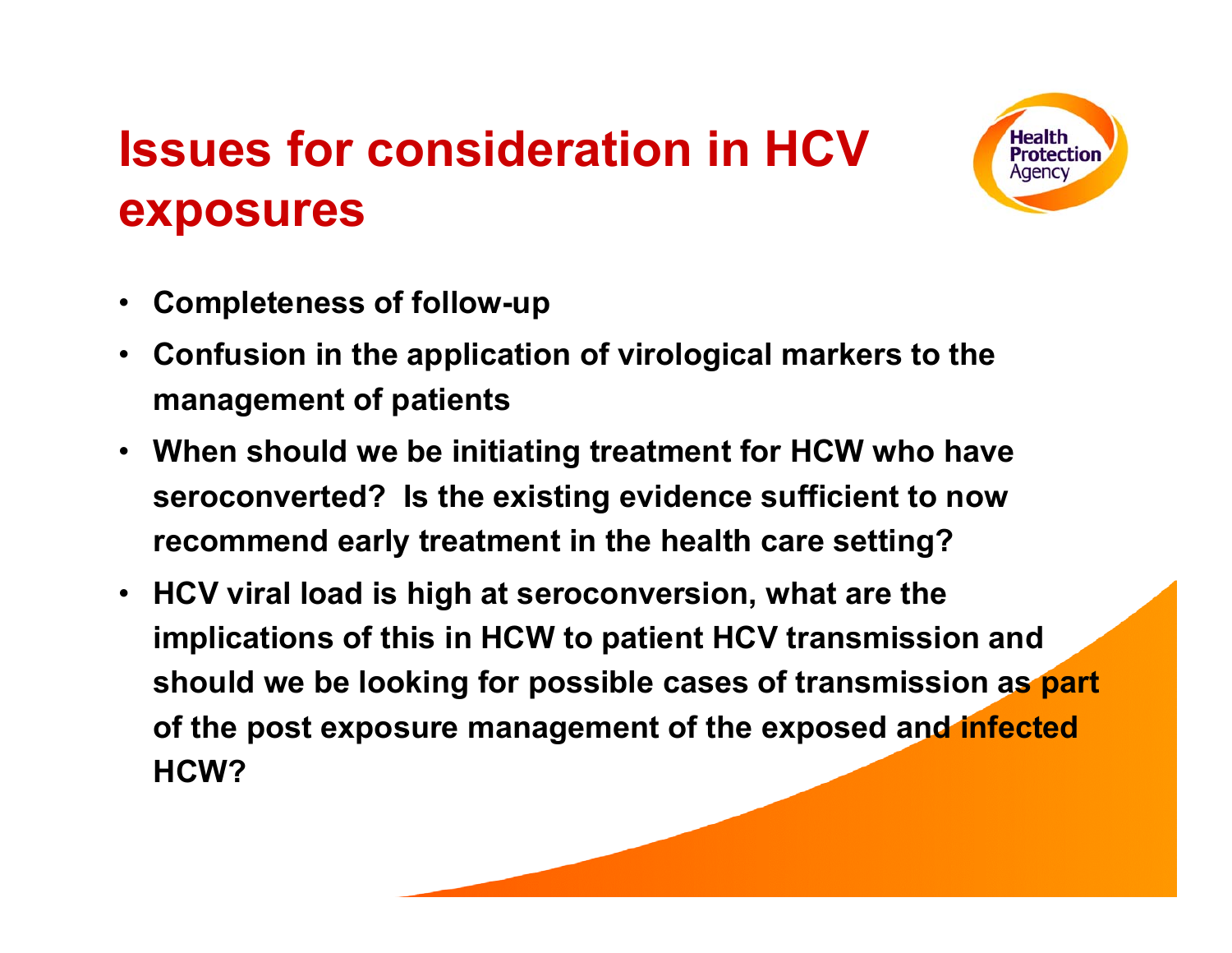# **Summary on HCW BBV post exposure management**



- •Protocols and 24/7 access to services
- •Prompt evaluation and assessment of the exposed HCW
- •Source patient testing, mindful of the 'serological window' in the source patient
- •Rapid source testing useful in guiding the use of PEP
- •Viral resistance aid in deciding on regimen to use
- •HCW Compliance and dealing with side effects
- •Rigorous follow-up for preventing secondary transmission and offering appropriate treatment to the HCW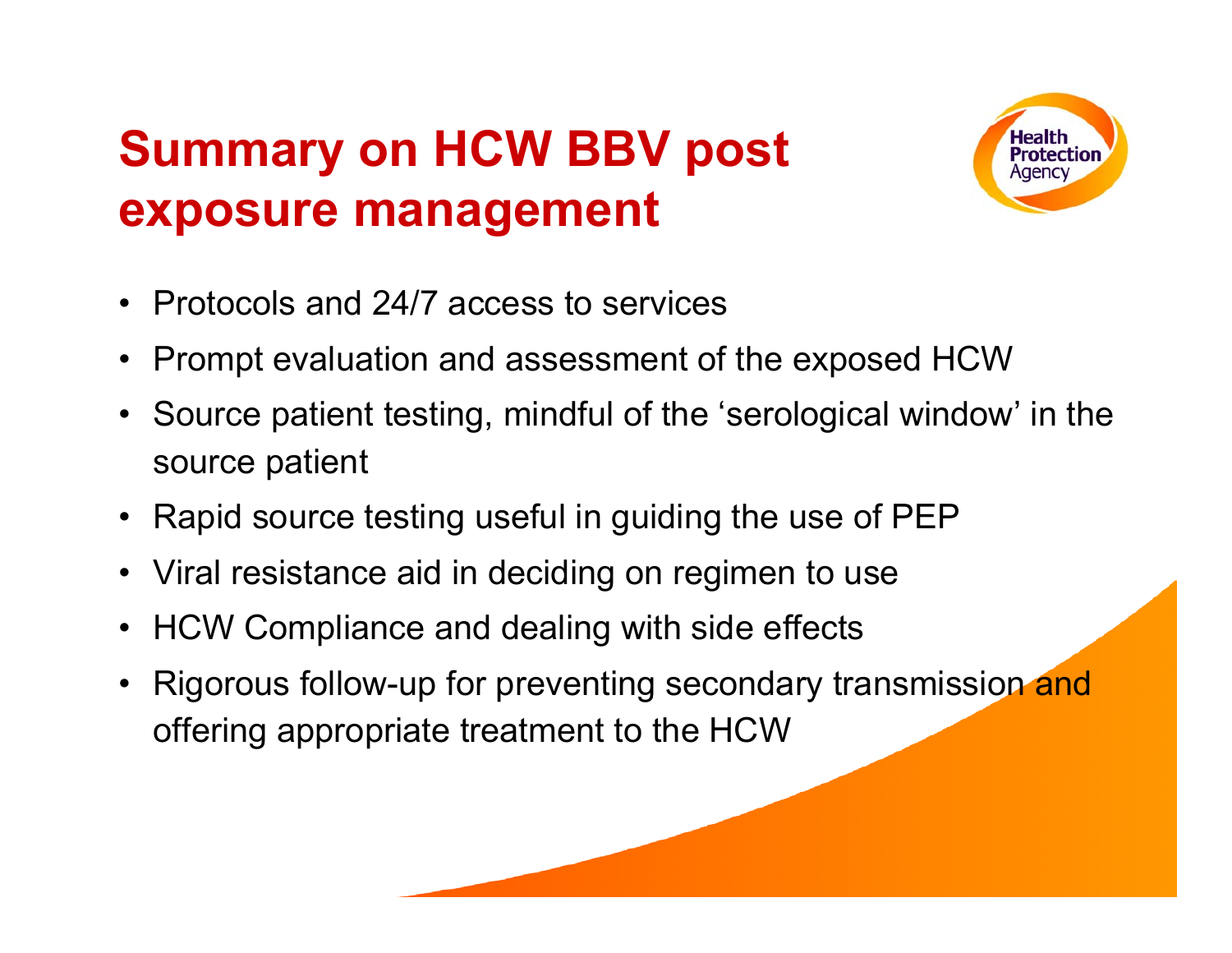### *Selected UK guidelines*



• **United Kingdom Health Departments.** *Guidance for clinical health care workers: protection against infection with blood borne viruses. Recommendations of the Expert Advisory Group on AIDS, London.*

• *A code of practice for sterilisation o f instruments and control of cross infection.*  **London: British Medical Association, June 1989**

• *The safe disposal of clinical waste.*  **London: HMSO, 1992.**

• **United Kingdom Health Departments. AIDS/HIV infected health care workers .**  *Guidance on the management of infected health care workers and patient notification. Recommendations of the Expert Advisory Group on AIDS.* **London: DOH, March 1998.**

• **Advisory Committee on Dangerous Pathogens.** *HIV and hepatitis.* **London, HMSO, 1995.**

• **Royal College of Pathologists.** *HIV and the practice of pathology.* **London: Marks & Spencer Publication Unit of t he Royal College of Pathologists, July 1995**

• **United Kingdom Health Departments.** *HIV post exposure prophylaxis: Guidance for the UK Chief Medical O fficers Expert Advisory Group on AIDS, July 2000.*

• **General Medical Council.** *Serious communicable diseases.* **London: HMSO, 1997.**